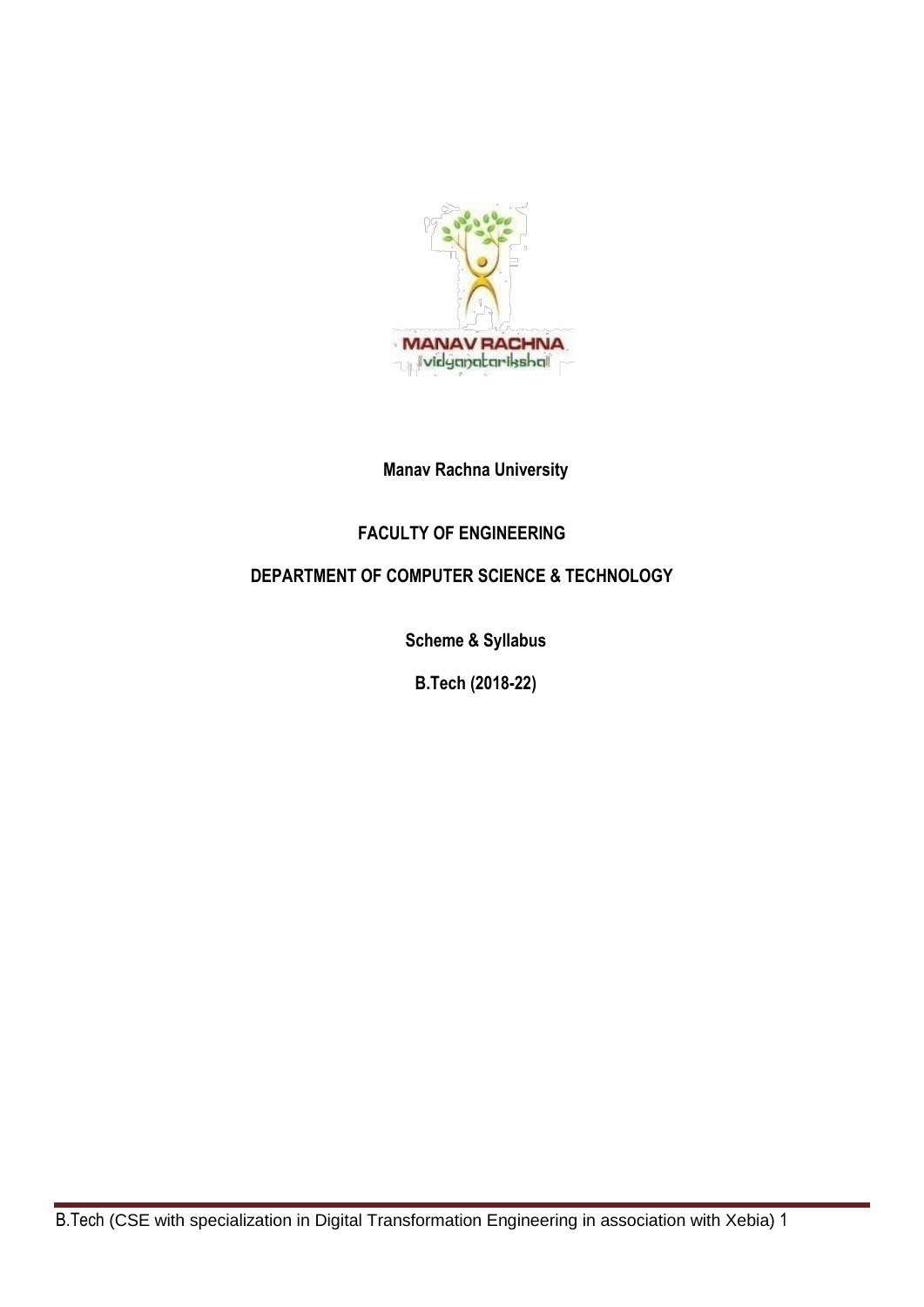

#### **MANAV RACHNA UNIVERSITY FACULTY OF ENGINEERING DEPARTMENT OF COMPUTER SCIENCE&TECHNOLOGY SYLLABUS & SCHEME**

**Apart from the courses that have been picked from B.Tech CSE the specialization courses for Digital Transformation Engineering are as follows:**

#### **SUBJE CT CODES SUBJECT NAME PRE-REQU ISITE OVERLAPPING/ EQUIVALENT COURSES \*\*OFFE RING DEPAR TMENT \*COU RSE NATU RE (Hard/ Soft/ Works hop/ NTCC/ Audit) COURS E TYPE (Core/El ective) L T P O NO. OF CON TACT HOU RS PER WEE K** CHH14 4 CHEMISTRY-I NIL | NA | CH |HARD | CORE | 3 | 1 | 2 | 0 | 6 | 5 ECH10 3B-T/P Basics Of Electrical & Basics Or Electrical  $\alpha$  NIL NA FC HARD CORE  $3$  1 2 0 6 5 CSH10 1B-T&P PROGRAMMING FOR PROBLEM SOLVING USING C NIL | NA | CS |HARD | CORE | 3 | 1 | 2 | 0 | 6 | 5 CSH10 5B-T&P DIGITAL PRODUCT ENGINEERING AND DESIGN THINKING NIL | NA | CS | Hard | Core | 3 | 1 | 2 | 0 | 6 | 5 MEW10 ENGINEERING GRAPHICS & NIL NA ME WORK ALLIED  $\text{CORE} \left[ 0 \right] 0 3 0 3 10 3 1.5$

#### **CSU03- Semester-I**

**NO. OF CRE DITS**

**TOTAL (L-T-P-O/CONTACT HOURS/CREDITS)**

2B

DRAWING

**DETAILED SYLLABUS CSU03- Semester-I**

**SHOP** 

**1 2 4** **1**

**1 0 27 21.5**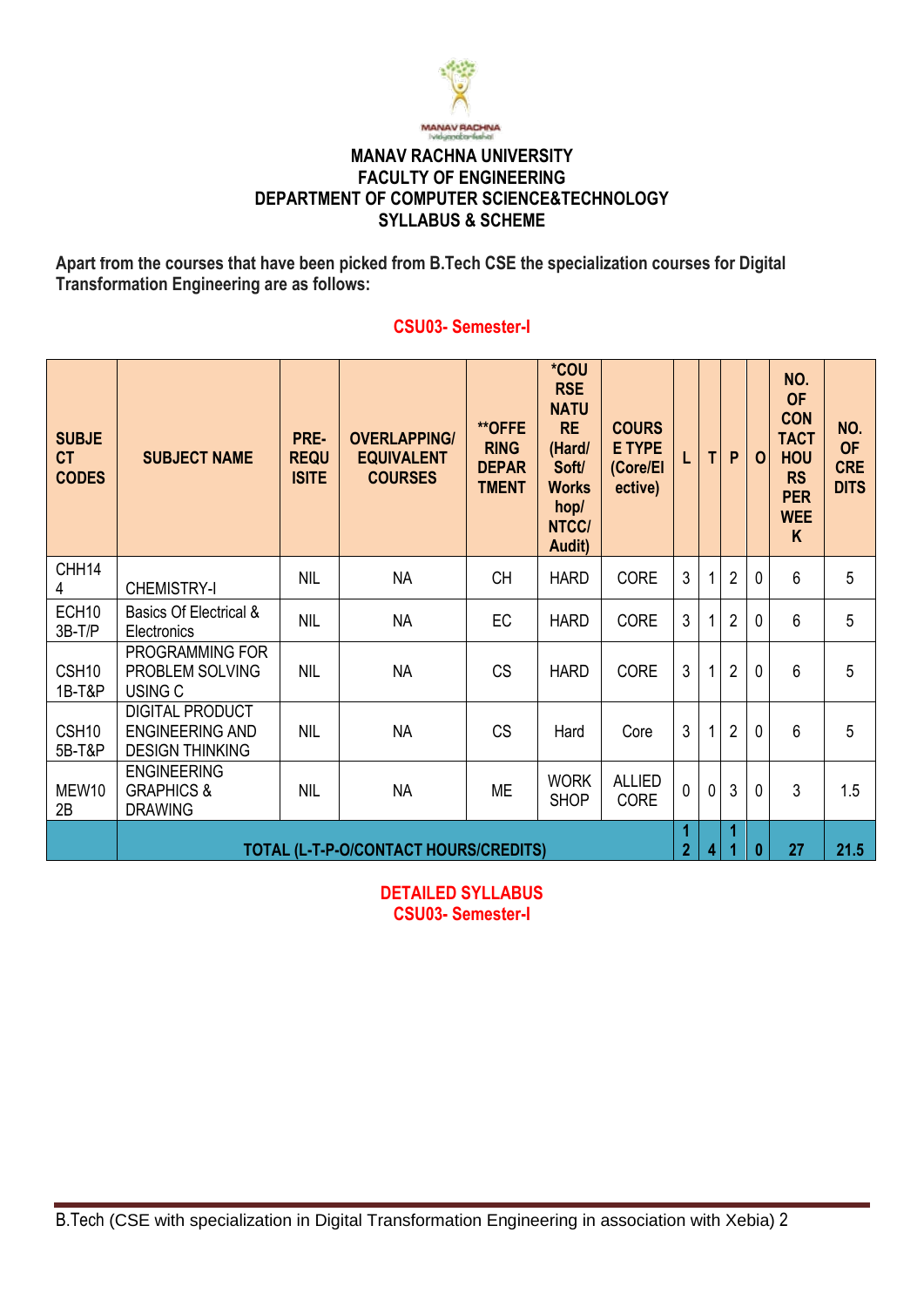| <b>Course Title/Code</b> | Digital product Strategy/Engineering & Design Thinking (CSH105B-T&P) |
|--------------------------|----------------------------------------------------------------------|
| <b>Course Type:</b>      | Domain Core                                                          |
| <b>Course Nature:</b>    | Hard                                                                 |
| L-T-P-O Structure        | $3 - 1 - 2 - 0$                                                      |

|                 | <b>Sections</b> | Weightage |
|-----------------|-----------------|-----------|
|                 | Α               | 25%       |
| <b>Syllabus</b> | R               | 25%       |
|                 | C               | 25%       |
|                 |                 | 25%       |
|                 | <b>TOTAL</b>    | 100%      |

**Course Outcomes: Students will be able to** 

**CO1: Understand Digital transformation and its need**

**CO2: Understand and design Business Model Canvas**

**CO3: Understand Product management: roles & responsibilities**

**CO4: Understand Product Development Methodologies**

**CO5: Understand digital innovation**

**CO6: Understand Lean startups and its concepts**

**CO7: Understand User Experience**

**CO8: Understand Product Marketing**

#### **Section-A**

Introduction to Digital Transformation - Why DT (Econonic growth, Dependence on Digital, Global connectedness), What is DT ( Principles and Pillars of Digital Transformation), Pragmatic view of Business Models & Changes needed, Business Model Generation (Business Model Canvas) Value Propositions.

Product Management & Service Mindset - Introduction to Product Management (What, Why), Building Digital Products & Services (Product Management role), Product Lifecycle.

#### **Section-B**

Product Development methodology - Systems Thinking, Value Chain, Capability Optimization, Business Integration Methods, Lean Thinking, Agile. Digital Innovation - Innovation methods and techniques, Design Thinking Phases,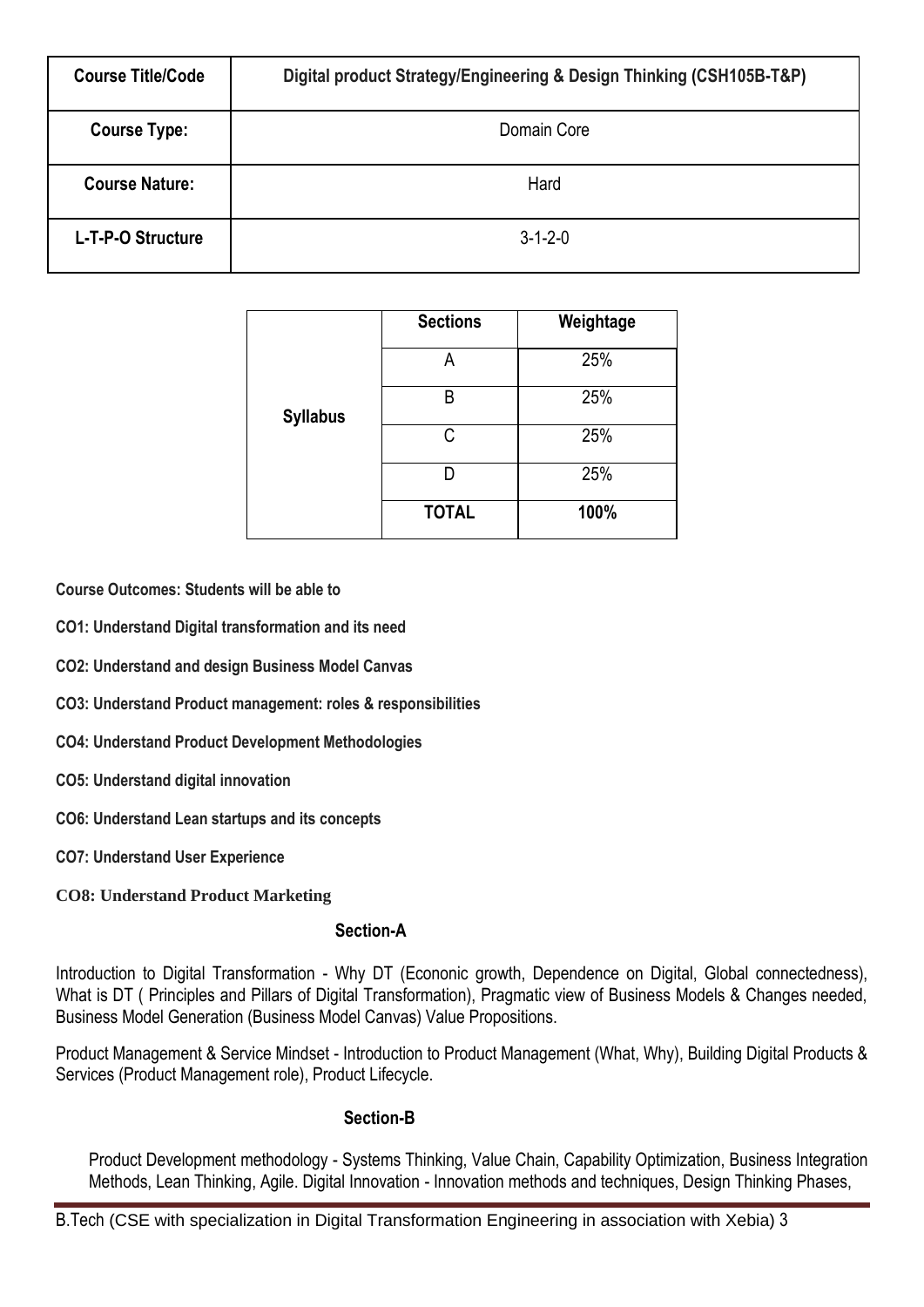#### **Section-C**

Design Thinking - Divergence, Emergence, Convergence, Difference Between Design Thinking, Lean Startup, and Agile, Challenges of Design Thinking, Empathize, Define, Ideate, Prototype, Test, What is a Design Sprint?, Design Sprint Process - Map, Sketch, Decide, Prototype, Test, Design Thinking vs Design Sprint.

Lean Startup - Minimum viable product, Continuous deployment, Split testing, Actionable metrics, Pivot, Innovation accounting, Build-Measure-Learn.

#### **Section-D**

Introduction to User Experience Design (Service Design) - Overview of UI and UX, User Experience Design, Requirement Gathering, Designing Alternatives, Prototyping, Evaluation, Performance. Product Marketing - Digital Marketing Framework & Strategy, Paid Social & Advertising, Content Marketing, Customer Engagement & Retention, Analytics, Data & Reporting.

|                                     | <b>SEMESTER - 2</b>                                                                       |                                         |                                                             |                                                                  |                                                                                                                    |                                                                           |                |              |                |                |                                                                                                               |                                                          |
|-------------------------------------|-------------------------------------------------------------------------------------------|-----------------------------------------|-------------------------------------------------------------|------------------------------------------------------------------|--------------------------------------------------------------------------------------------------------------------|---------------------------------------------------------------------------|----------------|--------------|----------------|----------------|---------------------------------------------------------------------------------------------------------------|----------------------------------------------------------|
| <b>SUBJEC</b><br>Τ<br><b>CODES</b>  | <b>SUBJECT NAME</b>                                                                       | PRE-<br><b>REQ</b><br><b>UISIT</b><br>E | <b>OVERLAPPIN</b><br><b>G/EQUIVALE</b><br><b>NT COURSES</b> | **OFF<br><b>ERING</b><br><b>DEPA</b><br><b>RTME</b><br><b>NT</b> | *COU<br><b>RSE</b><br><b>NATU</b><br><b>RE</b><br>(Hard<br>/Soft/<br><b>Work</b><br>shop/<br><b>NTCC</b><br>/Audit | <b>COUR</b><br><b>SE</b><br><b>TYPE</b><br>(Core/<br><b>Electiv</b><br>e) | T.             | тI           | P.             | $\mathbf 0$    | NO.<br><b>OF</b><br><b>CON</b><br><b>TAC</b><br>T<br><b>HOU</b><br><b>RS</b><br><b>PER</b><br><b>WEE</b><br>K | NO.<br><b>OF</b><br><b>CR</b><br><b>EDI</b><br><b>TS</b> |
| <b>PHH101</b><br><b>B-T&amp;P</b>   | <b>QUANTAM MECHANICS</b><br><b>FOR ENGINEER</b>                                           | <b>NIL</b>                              | <b>NA</b>                                                   | PY                                                               | <b>HARD</b>                                                                                                        | <b>CORE</b>                                                               | 3              | 1            | $\overline{2}$ | $\mathbf{0}$   | 6                                                                                                             | 5                                                        |
| <b>CSH106</b><br>B-T&P              | <b>AGILE SOFTWARE</b><br><b>DEVELOPMENT</b>                                               | <b>NIL</b>                              | <b>NA</b>                                                   | <b>CS</b>                                                        | <b>HARD</b>                                                                                                        | <b>CORE</b>                                                               | 3              | 1            | $\overline{2}$ | $\mathbf{0}$   | 6                                                                                                             | 5                                                        |
| <b>HLS101</b><br>B/HLS10<br>2B      | <b>BUSINESS ENGLISH/</b><br><b>COMMUNICATIVE ENGLISH</b>                                  | <b>NIL</b>                              | <b>NA</b>                                                   | <b>HM</b>                                                        | <b>SOFT</b>                                                                                                        | <b>CORE</b>                                                               | $\overline{2}$ | $\Omega$     | $\overline{2}$ | $\Omega$       | $\overline{4}$                                                                                                | $\mathfrak{S}$                                           |
| <b>CSW208</b><br>B                  | PROGRAMMING FOR<br>PROBLEM SOLVING USING<br><b>PYTHON</b>                                 | <b>NIL</b>                              | <b>NA</b>                                                   | <b>CS</b>                                                        | Works<br>hop                                                                                                       | <b>CORE</b>                                                               | $\overline{0}$ | $\mathbf{0}$ | 3              | $\Omega$       | 3                                                                                                             | 1.5                                                      |
| <b>MAH101</b><br><b>B-T &amp; P</b> | <b>CALCULUS &amp; LINEAR</b><br><b>ALGEBRA</b>                                            | <b>NIL</b>                              | <b>NA</b>                                                   | <b>MH</b>                                                        | <b>HARD</b>                                                                                                        | CORE                                                                      | 3              | 1            | $\overline{2}$ | $\mathbf{0}$   | 6                                                                                                             | 5                                                        |
| <b>CHH137</b>                       | <b>ENVIRONMENTAL STUDIES</b>                                                              | <b>NIL</b>                              | <b>NA</b>                                                   | <b>CH</b>                                                        | <b>SOFT</b>                                                                                                        | <b>AUDIT</b>                                                              | $\overline{2}$ | $\mathbf 0$  | 0              | $\overline{2}$ | 4                                                                                                             | $\mathbf 0$                                              |
|                                     | 1<br>1<br>3<br>$\overline{2}$<br>29<br>19.5<br>TOTAL (L-T-P-O/CONTACT HOURS/CREDITS)<br>3 |                                         |                                                             |                                                                  |                                                                                                                    |                                                                           |                |              |                |                |                                                                                                               |                                                          |

CSO104

B Post 2nd Sem Summer Training (Mandatory) (Project Management) 2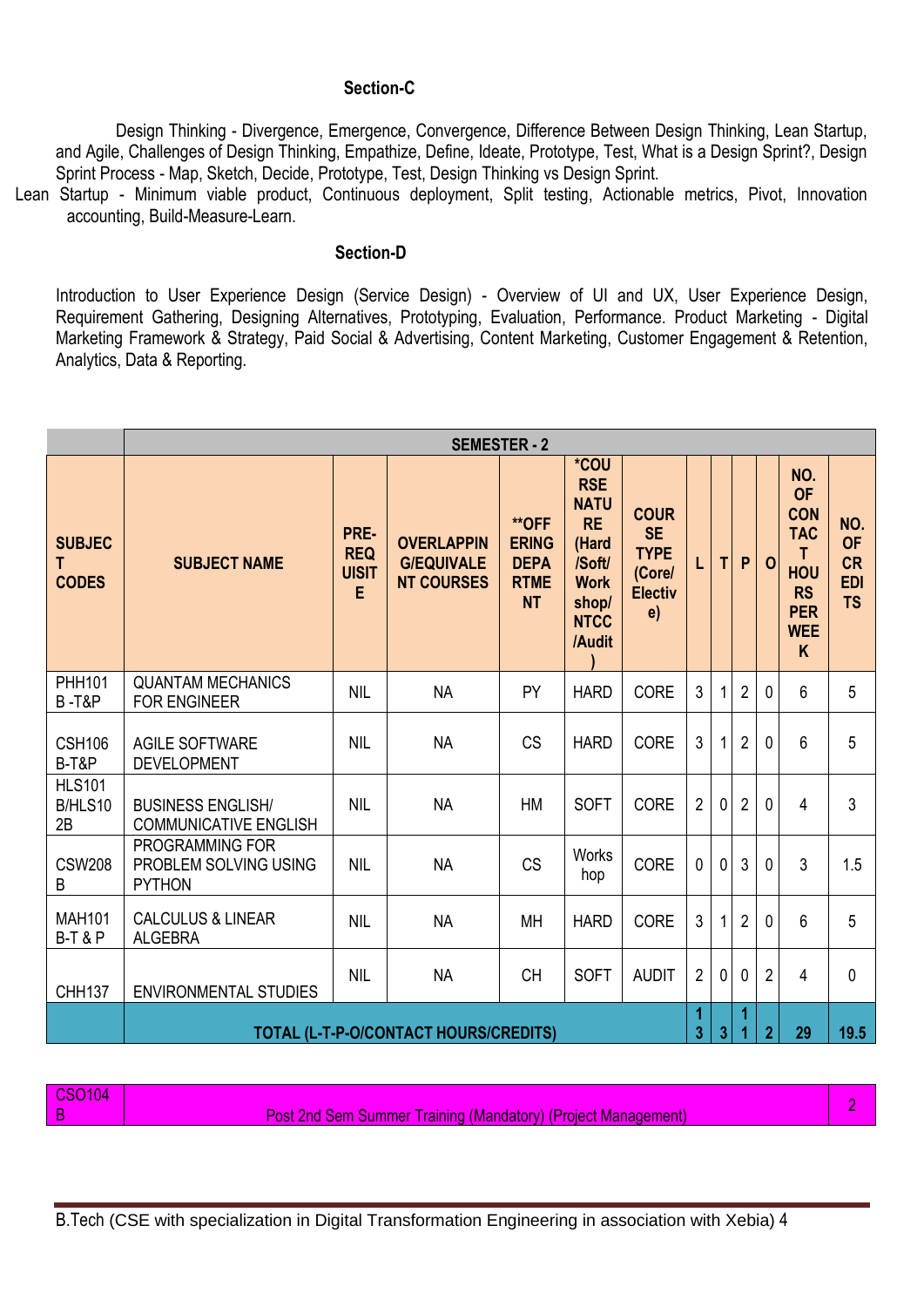| <b>Course Title/Code</b> | Agile Software Development (CSH106 B-T&P) |
|--------------------------|-------------------------------------------|
| <b>Course Type:</b>      | Domain Core                               |
| <b>Course Nature:</b>    | Hard                                      |
| L-T-P-O Structure        | $3 - 1 - 2 - 0$                           |

|                 | <b>Sections</b> | Weightage |
|-----------------|-----------------|-----------|
|                 | Α               | 25%       |
| <b>Syllabus</b> | B               | 25%       |
|                 | C               | 25%       |
|                 | D               | 25%       |
|                 | <b>TOTAL</b>    | 100%      |

#### **Section-A**

Traditional Software Development Methodologies: Classic waterfall method, Gated waterfall method; Problem/issues with traditional approach: Conflict between developers and operations, Issues with traditional development and operations

#### **Section-B**

.

Introduction and history of Agile, Agile development, Agile Manifesto and the four values, Introduction and history of Lean, Lean principles.

#### **Section-C**

Introduction to Agile methodologies: Extreme Programming (XP), Feature-driven Development (FDD), Adaptive System Development (ASD), Dynamic Systems Development Method (DSDM), Lean Software Development (LSD), Kanban, Crystal clear, Scrum

Scrum Model and the concepts: Introduction, Scrum Theory, Scrum Values, Scrum Roles, Scrum Events, Scrum Artifacts, and Benefits of Scrum.

Extreme Programming and the concepts: Introduction, XP Values, XP Rules, XP Roles, XP Activities, Different Categories of XP Practices.

#### **Section-D**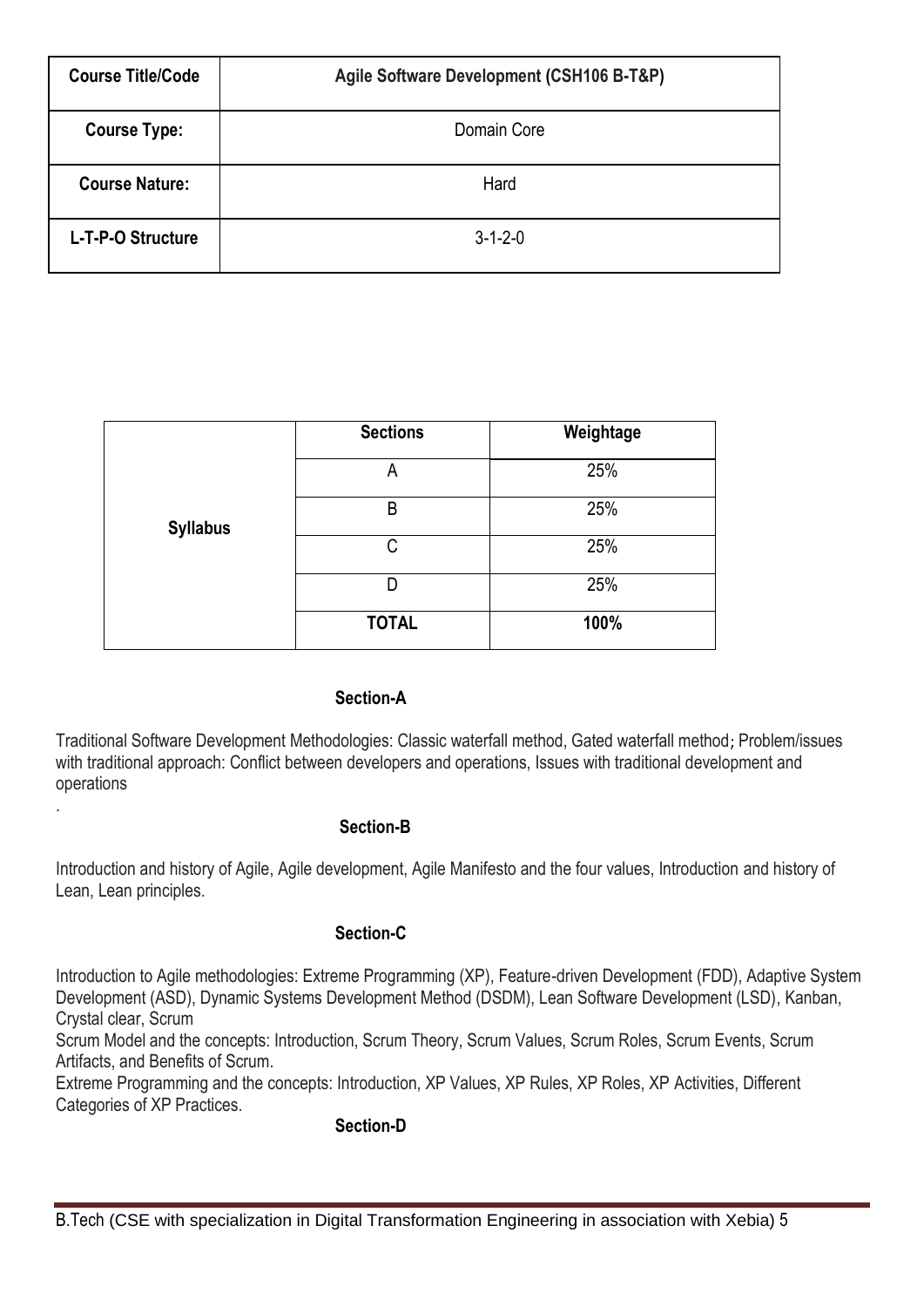Agile Estimation and Planning: Agile Planning and its Need, The Agile Planning Onion, Levels of Agile Planning, Conditions of Satisfaction, Estimating the Size in Story Points and Ideal Days, Agile Estimating Techniques, Implementing Agile on Industry Projects, Soft Skills in Agile.

| <b>Course</b><br><b>Title/ Code</b> | <b>Programming for Problem Solving using Python (CSW208B)</b>                                                                                                                                                                             |
|-------------------------------------|-------------------------------------------------------------------------------------------------------------------------------------------------------------------------------------------------------------------------------------------|
| <b>Course</b><br>Type:              | Domain Core (Department)                                                                                                                                                                                                                  |
| <b>Course</b><br>Nature:            | Workshop                                                                                                                                                                                                                                  |
| $L-T-P-O$<br><b>Structure</b>       | $(0-0-3-0)$                                                                                                                                                                                                                               |
| <b>Objective</b>                    | The course is designed to provide Basic knowledge of Python. Python programming<br>is intended for software engineers, system analysts, program managers and user<br>support personnel who wish to learn the Python programming language. |

| <b>Syllabus</b> | <b>Sections</b> | Weightage |
|-----------------|-----------------|-----------|
|                 | Α               | 25%       |
|                 | Β               | 25%       |
|                 | C               | 25%       |
|                 | ו ו             | 25%       |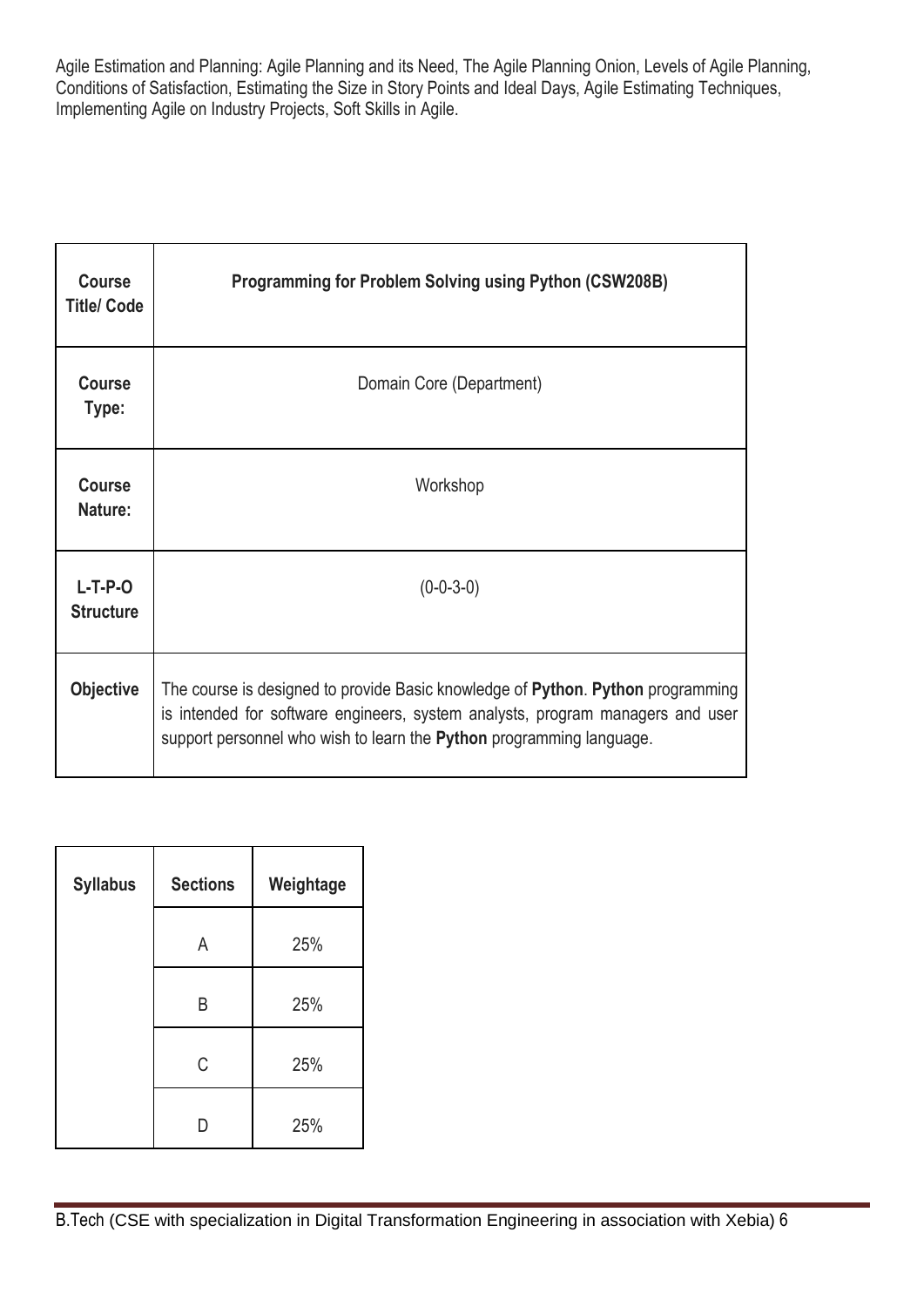| <b>TOTAL</b><br>100% |
|----------------------|
|----------------------|

Course Outcome:

CO1: Acquiring the basic knowledge of Python using IDE environment.

CO2: Implementation of Programming construct of Python.

CO3: Concept of Collections and their implementation in Python.

CO4: Various operations on collections using Python.

CO5: Implementation of object oriented programming concept in Python.

CO6: File operations in python

#### **Section-A**

**Introduction**: Introducing the Python language, Understanding the Python shell, writing a simple program, Development environment setup, Configuring – Eclipse, interpreter, Introducing the Eclipse working environment, Concept of module and packages,

**Basic Operators** – Arithmetic, Relational, Assignment, Logical, Membership and Identity operators, Variables and Data Types, Understanding Mutable and Immutable types, Working with various type – None, Boolean(True/False), Numeric(int, float, long), Sequence(String, List & Tuple), Mapping(Dictionary) Understanding the concept of header & suites in the language construct, Conditionals and inline syntax, Multiple assignments in variables, Working with data type conversion, Working with Loops – While & For Effects of break, continue, pass & else statement in various construct.

# **Section-B**

**Implementing custom functions**, Variable scope – Global vs. Local, Dealing with various function arguments – default, named and variable length arguments, Understanding the concept of pass by value and pass by reference, Returning multiple values from a function, Anonymous & Recursive function,

**Understanding Strings** in Python & different type of its delimiter, Working with special string operators & formatted strings, Exploring some useful built in string methods, Working with Date & Time,

# **Section-C**

**Understanding File Operations**, Working with the File Object for reading & writing, Object oriented programming in Python, Understanding Classes & Objects, and Exploring different components of a Class **, Class** inheritance & Method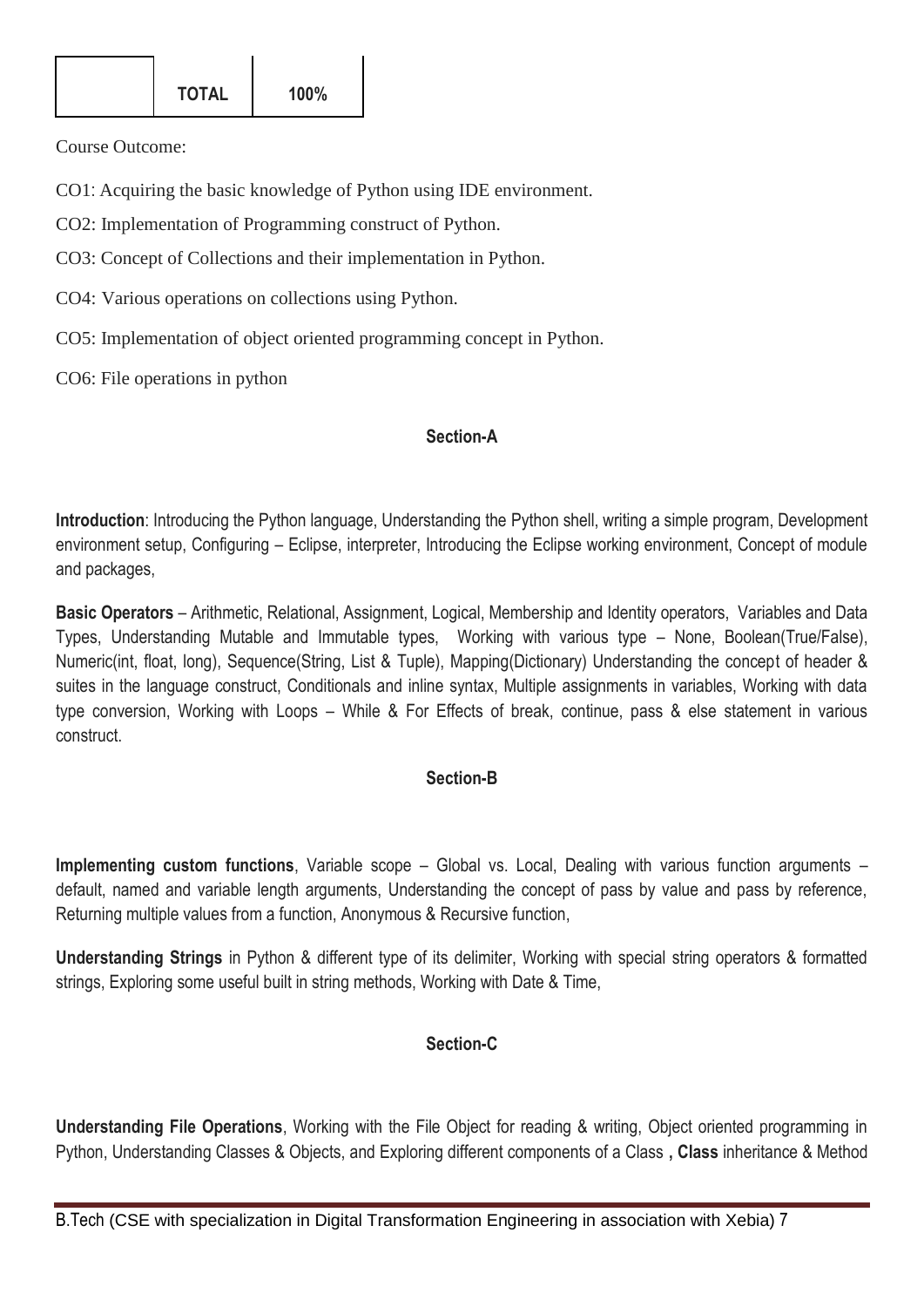overriding, Working with multiple Inheritance, Understanding the Abstraction mechanism in Python, Built-in Class attributes, Exception handling,

# **Section-D**

Python DB Interaction. Python Demonstration: Reading and Writing CSV files, The Series Data Structure, Querying a Series, The Data Frame Data Structure, Data Frame Indexing and Loading, Querying a Data Frame, Indexing Data frames, Missing Values.

# **DETAILED SYLLABUS**

| <b>Course Title</b>  | <b>MATHEMATICS I (CALCULUS AND LINEAR ALGEBRA)</b>                                                                                                                                                                                                                                                                                                                                              |
|----------------------|-------------------------------------------------------------------------------------------------------------------------------------------------------------------------------------------------------------------------------------------------------------------------------------------------------------------------------------------------------------------------------------------------|
| Course Code          | MAH101B-T, MAH101B-<br>P                                                                                                                                                                                                                                                                                                                                                                        |
| Course Type          | Core (Allied)                                                                                                                                                                                                                                                                                                                                                                                   |
| <b>Course Nature</b> | Hard                                                                                                                                                                                                                                                                                                                                                                                            |
| L-T-P-O Structure    | $(3-1-2-0)$                                                                                                                                                                                                                                                                                                                                                                                     |
| Course Objective     | The objective of this course is to familiarize the prospective engineers with<br>techniques in basic calculus and linear algebra. It aims to equip the<br>students with standard concepts and tools at an intermediate to advanced<br>level that will serve them well towards tackling more advanced level of<br>mathematics and applications that they would find useful in their disciplines. |

#### **COURSE OUTCOME :**

B.Tech (CSE with specialization in Digital Transformation Engineering in association with Xebia) 8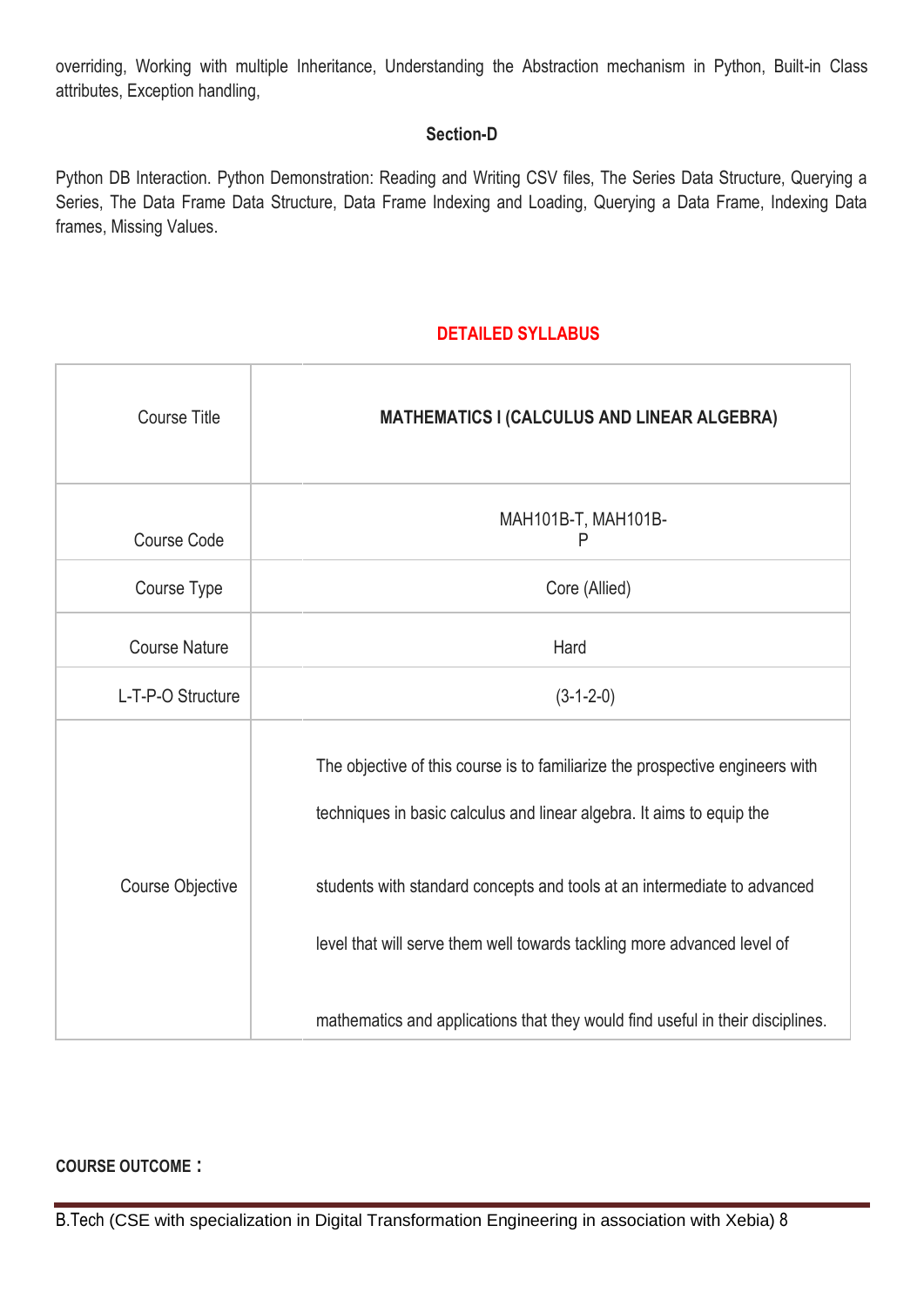# **Students would be able to**

**CO1 solve problems on application of differential calculus like radius of curvature ,evolutes , maximum/minimum , Taylor**

 **series & Maclaurin series**

**CO2 apply the concepts of definite integrals to evaluate volume and surface area of revolution.**

**CO3 solve definite integrals using Beta & Gamma functions.**

**CO4 compute rank and inverse of a matrix.**

**CO5 solve system of linear equations using Cramer's Rule, Gauss elimination and** 

 **Gauss Jordan method.**

**CO6 define a Vector Space and check for linear dependence of vectors**

**CO7 find basis and dimension of vector space**

**CO8 identify Linear transformations (maps) and find range, kernel, rank, nullity,**

 **Inverse of a linear transformation, composition of linear maps, Matrix**

 **associated with a linear map**

**CO9 find Eigen values, Eigenvectors and Eigen bases of matrix, diagonalize a matrix and define**

 **Inner product spaces**

**CO10 apply Gram-Schmidt orthogonalization process to find orthonormal basis for the given space**

**CO11 solve &analyze the Mathematical problems related to calculus & linear algebra using OCTAVE**

 **software.**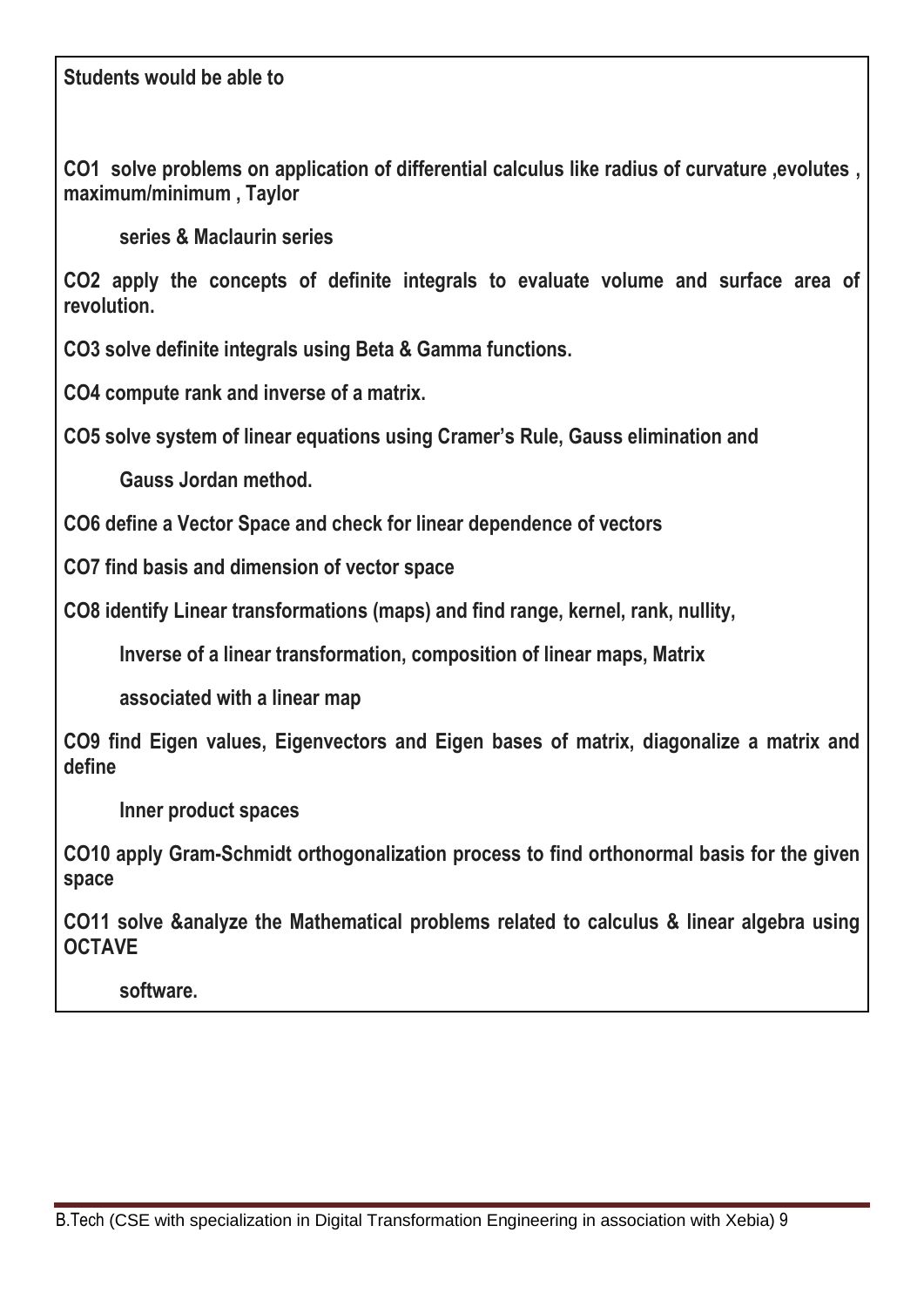# **SECTION – A**

**Calculus**: Evolutes and involutes; Evaluation of definite and improper integrals; Beta and Gamma functions and their properties; Applications of definite integrals to evaluate surface areas and volumes of revolutions. Rolle's theorem, Mean value theorems, Taylor's and Maclaurin theorems with remainders; Indeterminate forms and L'Hospital's rule; Maxima and minima.

# **SECTION – B**

**Matrices**: Matrices, vectors, addition and scalar multiplication, matrix multiplication; Linear systems of equations, linear Independence, rank of a matrix, determinants, Cramer's Rule, inverse of a matrix, Gauss elimination and Gauss-Jordan elimination.

# **SECTION – C**

**Vector spaces - 1**: Vector Space, linear dependence of vectors, basis, dimension; Linear transformations (maps), range and kernel of a linear map, rank and nullity, Inverse of a linear transformation, rank nullity theorem, composition of linear maps, Matrix associated with a linear map.

# **SECTION – D**

**Vector spaces-2**: Eigenvalues, eigenvectors, symmetric, skew-symmetric, and orthogonal Matrices, Eigen bases. Diagonalization; Inner product spaces, Gram-Schmidt orthogonalization.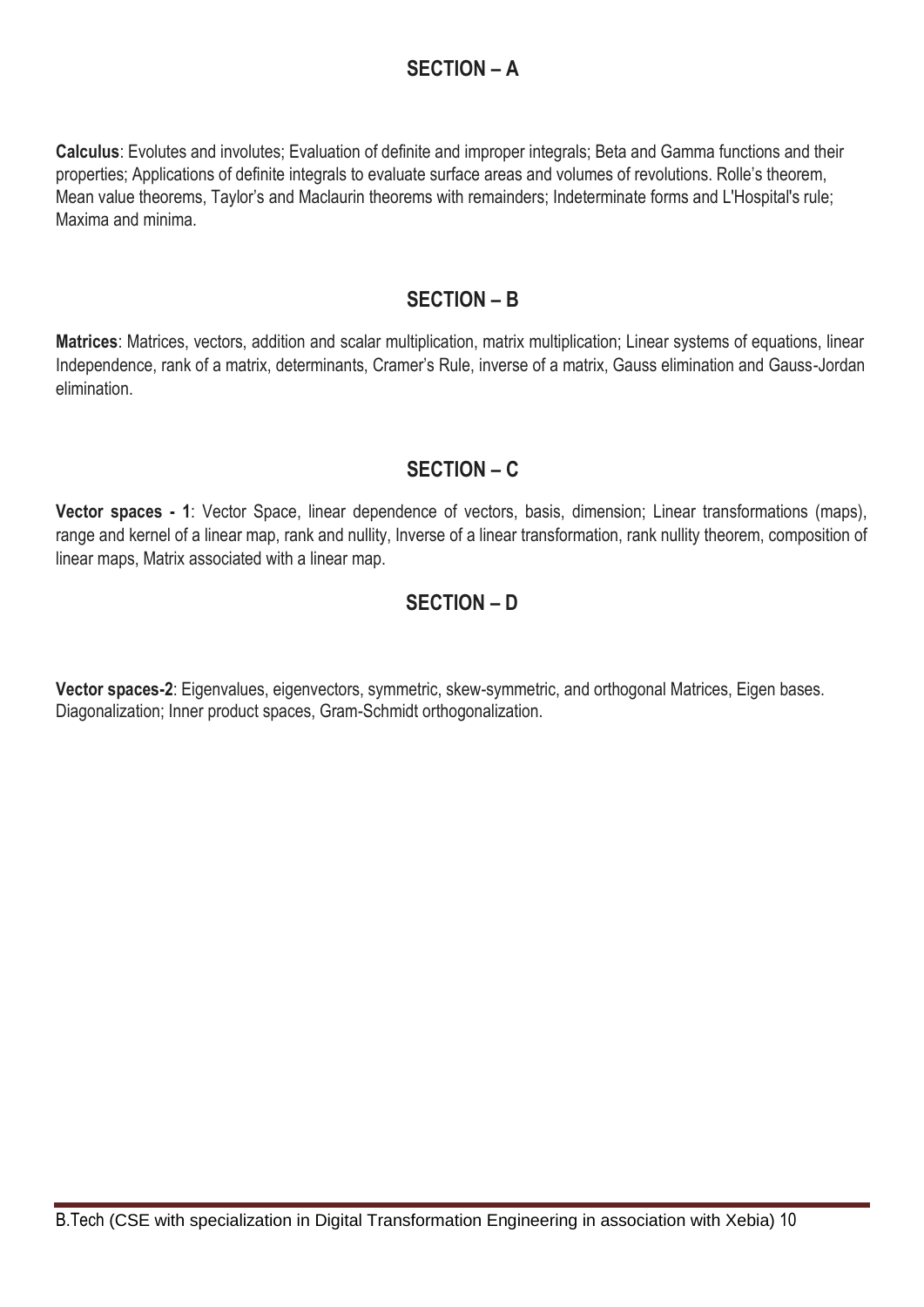| <b>SEMESTER - 3</b>                    |                                                                                  |                                                |                                                                       |                                                                             |                                                                                                                         |                                                                           |                |      |                |              |                                                                                                               |                                                          |
|----------------------------------------|----------------------------------------------------------------------------------|------------------------------------------------|-----------------------------------------------------------------------|-----------------------------------------------------------------------------|-------------------------------------------------------------------------------------------------------------------------|---------------------------------------------------------------------------|----------------|------|----------------|--------------|---------------------------------------------------------------------------------------------------------------|----------------------------------------------------------|
| <b>SUBJECT</b><br><b>CODES</b>         | <b>SUBJECT NAME</b>                                                              | PRE-<br><b>REQ</b><br><b>UISI</b><br><b>TE</b> | <b>OVERLAPPI</b><br><b>NG/EQUIVAL</b><br><b>ENT</b><br><b>COURSES</b> | <b>**OFF</b><br><b>ERIN</b><br>G<br><b>DEPA</b><br><b>RTME</b><br><b>NT</b> | *COU<br><b>RSE</b><br><b>NAT</b><br><b>URE</b><br>(Hard<br>/Soft/<br><b>Work</b><br>shop/<br><b>NTC</b><br>C/Au<br>dit) | <b>COUR</b><br><b>SE</b><br><b>TYPE</b><br>(Core/<br><b>Electiv</b><br>e) | Г              | T    | P              | $\mathbf 0$  | NO.<br><b>OF</b><br>CO<br><b>NTA</b><br><b>CT</b><br>HO<br><b>URS</b><br><b>PER</b><br><b>WE</b><br><b>EK</b> | NO.<br><b>OF</b><br><b>CR</b><br><b>EDI</b><br><b>TS</b> |
| <b>MAH202B-T</b><br>&P                 | <b>PROBABILITY &amp;</b><br><b>STATISTICS</b>                                    | <b>NIL</b>                                     | <b>NA</b>                                                             | MH                                                                          | <b>HAR</b><br>D                                                                                                         | <b>CORE</b>                                                               | 3              | 1    | $\overline{2}$ | $\mathbf 0$  | 6                                                                                                             | 5                                                        |
| CSH103B-<br>T&P                        | <b>DATA STRUCTURES &amp;</b><br><b>ALGORITHMS</b>                                | <b>NIL</b>                                     | <b>NA</b>                                                             | <b>CS</b>                                                                   | <b>HAR</b><br>D                                                                                                         | <b>DOMA</b><br>IN<br>CORE                                                 | $\mathfrak{Z}$ | 1    | $\overline{2}$ | $\mathbf 0$  | 6                                                                                                             | 5                                                        |
| <b>CSH202B-</b><br>T&P                 | DATABASE MANAGEMENT<br><b>SYSTEM</b>                                             | <b>NIL</b>                                     | <b>NA</b>                                                             | <b>CS</b>                                                                   | <b>HAR</b><br>D                                                                                                         | <b>CORE</b>                                                               | $\mathfrak{Z}$ | 1    | $\overline{2}$ | 0            | 6                                                                                                             | 5                                                        |
| <b>CSH210B-</b><br>T&P                 | <b>SOFTWARE</b><br>CRAFTSMANSHIP                                                 | <b>NIL</b>                                     | <b>NA</b>                                                             | <b>CS</b>                                                                   | <b>HAR</b><br>D                                                                                                         | <b>CORE</b>                                                               | 3              | 1    | $\overline{2}$ | $\mathbf 0$  | 6                                                                                                             | 5                                                        |
| <b>EDS</b><br>288/EDS<br>289/EDS 235   | APP. PHILOSOPHY/APP.<br>PSYCHOLOGY/APP.<br><b>SOCIOLOGY</b>                      | <b>NIL</b>                                     | <b>NA</b>                                                             | <b>ED</b>                                                                   | <b>SOFT</b>                                                                                                             | <b>ELECT</b><br><b>IVE</b>                                                | $\mathbf{1}$   | 0    | $\overline{2}$ | $\mathbf{0}$ | $\mathbf{3}$                                                                                                  | $\overline{2}$                                           |
| FLS201B/FL<br><b>S202B/FLS2</b><br>03B | <b>FOREIGN LANGUAGE</b>                                                          | <b>NIL</b>                                     | <b>NA</b>                                                             | FL.                                                                         | <b>AUDI</b><br>T                                                                                                        | <b>ELECT</b><br><b>IVE</b>                                                | 1              | 0    | $\mathbf{0}$   | 0            | 1                                                                                                             | $\mathbf{0}$                                             |
| CDO202                                 | CDC                                                                              | <b>NIL</b>                                     | <b>NA</b>                                                             | CDC                                                                         | <b>OUT</b><br>COM<br>E                                                                                                  | <b>CORE</b>                                                               | $\mathbf{0}$   | 0    | 1              | $\mathbf{0}$ | 1                                                                                                             | 0.5                                                      |
|                                        | 1<br>1<br>4<br>29<br>TOTAL (L-T-P-O/CONTACT HOURS/CREDITS)<br>4<br>$\bf{0}$<br>1 |                                                |                                                                       |                                                                             |                                                                                                                         |                                                                           |                | 22.5 |                |              |                                                                                                               |                                                          |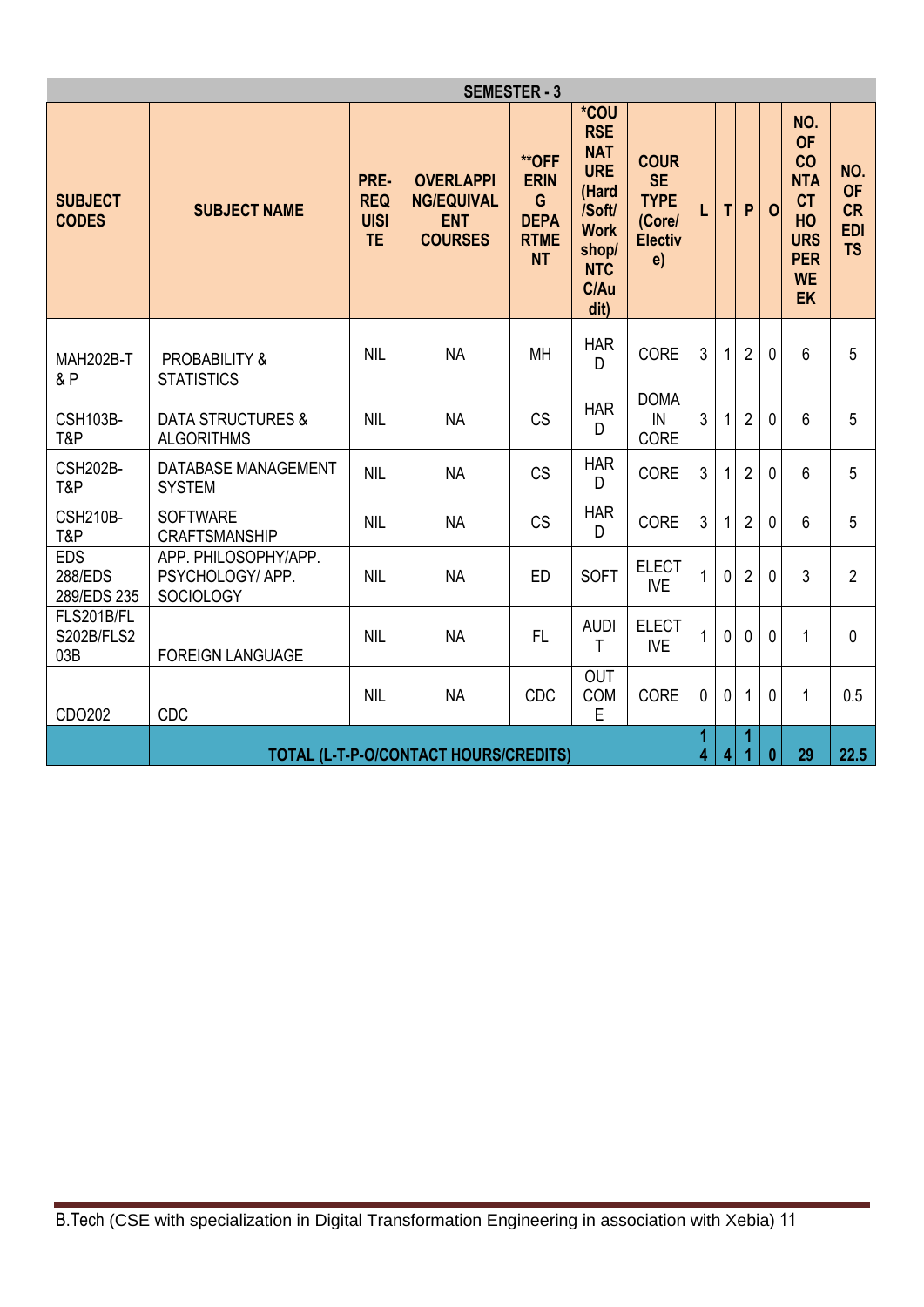| <b>Course Title/Code</b> | Software Craftsmanship - TDD/SOLID (CSH210B-T&P) |
|--------------------------|--------------------------------------------------|
| <b>Course Type:</b>      | Domain Core                                      |
| <b>Course Nature:</b>    | Hard                                             |
| L-T-P-O Structure        | $3 - 1 - 2 - 0$                                  |

|                 | <b>Sections</b> | Weightage |
|-----------------|-----------------|-----------|
|                 | А               | 25%       |
| <b>Syllabus</b> | B               | 25%       |
|                 | C               | 25%       |
|                 |                 | 25%       |
|                 | <b>TOTAL</b>    | 100%      |

Course Outcomes: Students will be able to

CO1: Preliminary study. Define craftsmanship: Mastery of the paradigm

CO2: Identify the fundamental characteristics of good design

CO3: Explain the SOLID design principles

CO4: Discuss horizontal and vertical formatting

- CO5: Describe the basic test-driven development
- CO6: Define code smells: Symptoms of poorly designed code
- CO7: Learn how to Keep your stuff organized
- CO8: Know about common frameworks and code architectures

CO9: Understand about choosing a programming strategy

CO10: Defining your goals in becoming a craftsman

#### **Section-A**

What is software craftsmanship and why matters? Clean Coding Principles.

#### **Section-B**

Coding guidelines, Code Refactoring.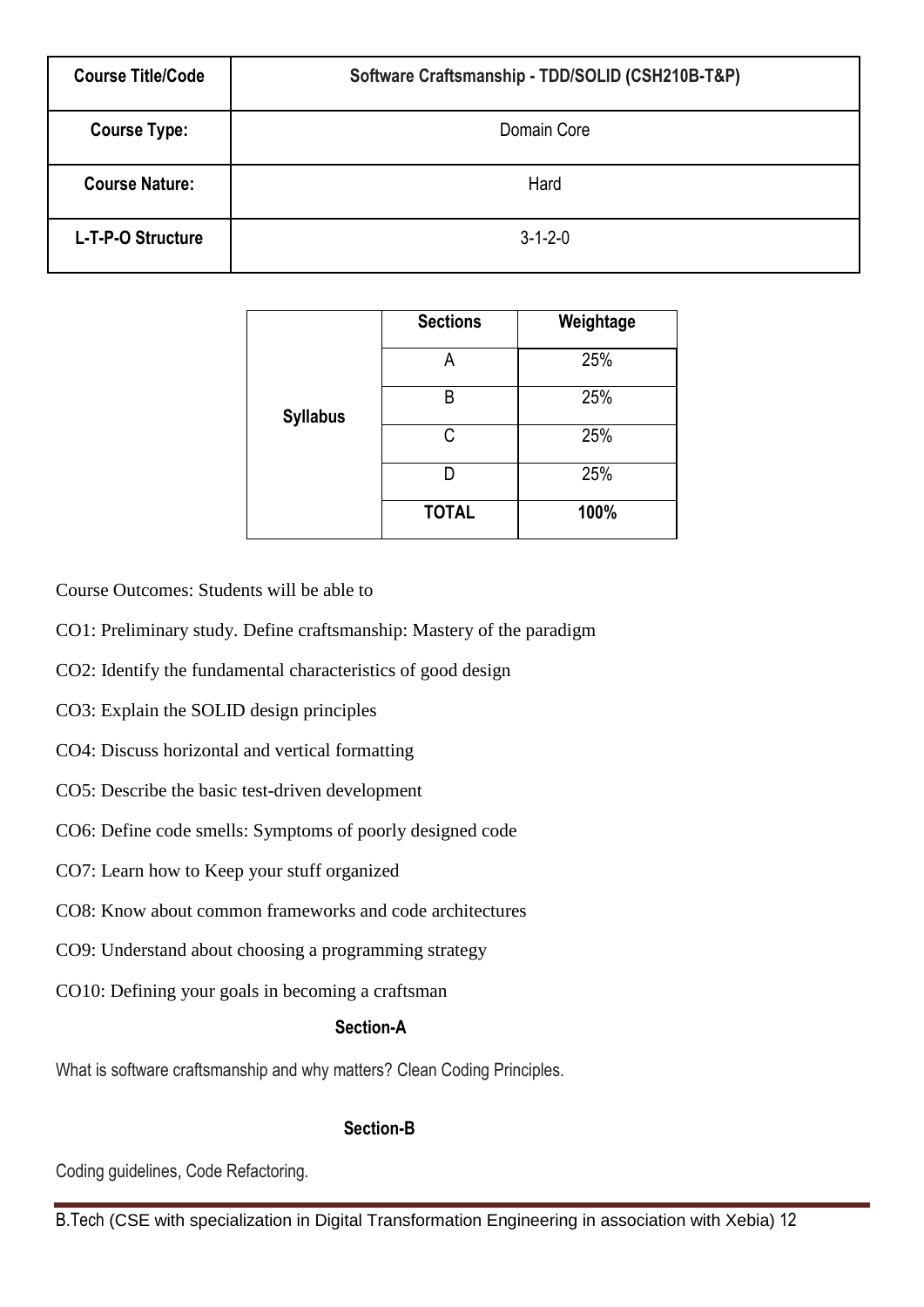# **Section-C**

Code Formatting, SOLID principles

**Section-D**

Unit testing, TDD

.

|                                | <b>SEMESTER - 4</b>            |                                     |                                                            |                                                              |                                                                                                         |                                                      |  |  |   |             |                                                                                                      |                          |
|--------------------------------|--------------------------------|-------------------------------------|------------------------------------------------------------|--------------------------------------------------------------|---------------------------------------------------------------------------------------------------------|------------------------------------------------------|--|--|---|-------------|------------------------------------------------------------------------------------------------------|--------------------------|
| <b>SUBJECT</b><br><b>CODES</b> | <b>SUBJEC</b><br><b>T NAME</b> | PRE-<br><b>REQU</b><br><b>ISITE</b> | <b>OVERLAPPING/</b><br><b>EQUIVALENT</b><br><b>COURSES</b> | <b>**OFFE</b><br><b>RING</b><br><b>DEPAR</b><br><b>TMENT</b> | <i><b>*COUR</b></i><br><b>SE</b><br><b>NATU</b><br><b>RE</b><br>(Hard/<br>Soft/<br><b>Works</b><br>hop/ | <b>COURS</b><br><b>E TYPE</b><br>(Core/El<br>ective) |  |  | P | $\mathbf 0$ | NO.<br><b>OF</b><br><b>CON</b><br><b>TACT</b><br><b>HOU</b><br><b>RS</b><br><b>PER</b><br><b>WEE</b> | NO. OF<br><b>CREDITS</b> |

B.Tech (CSE with specialization in Digital Transformation Engineering in association with Xebia) 13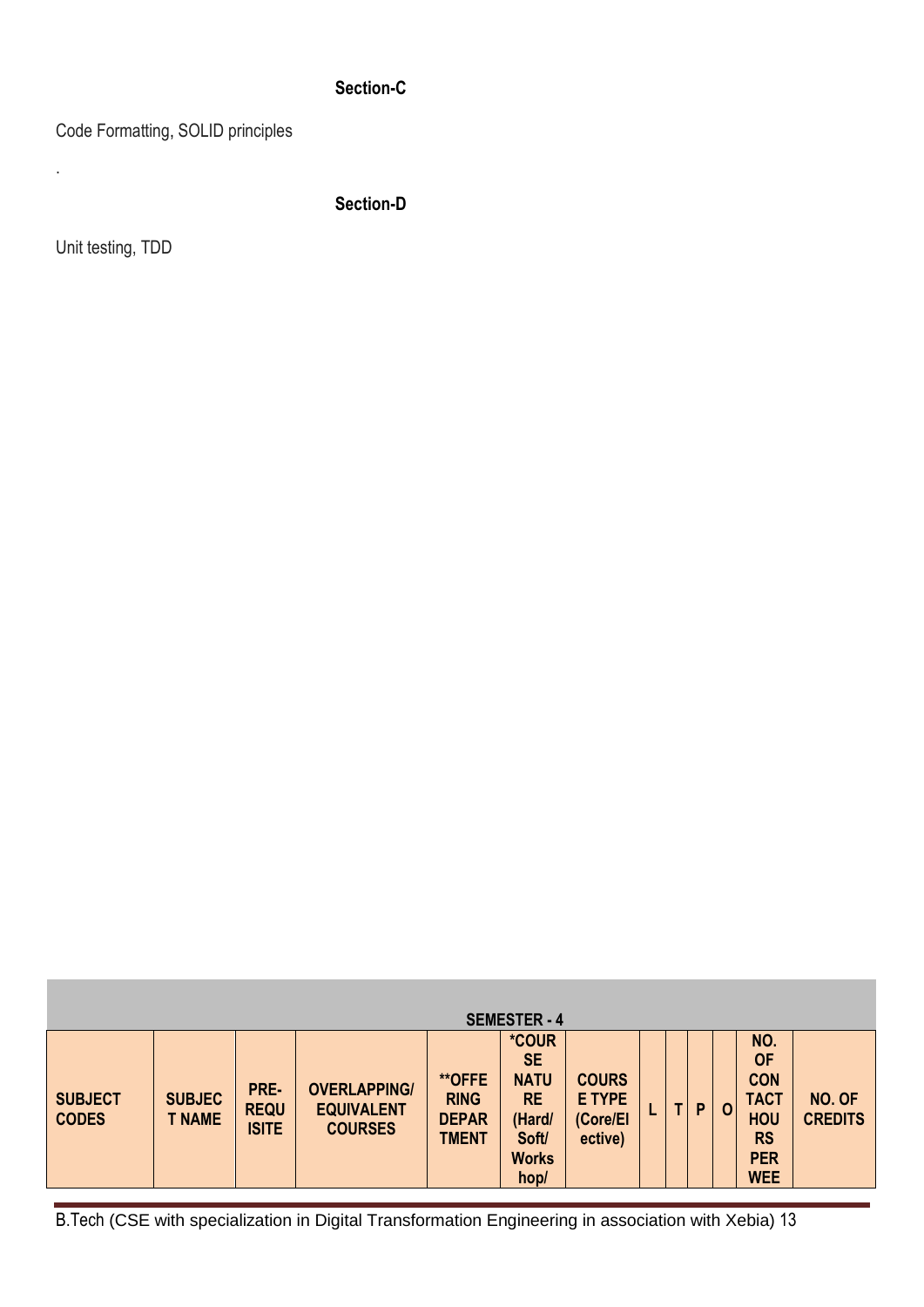|                          |                                                                                                                |            |           |           | NTCC/<br>Audit)    |                            |                |              |                |             | K              |                |
|--------------------------|----------------------------------------------------------------------------------------------------------------|------------|-----------|-----------|--------------------|----------------------------|----------------|--------------|----------------|-------------|----------------|----------------|
|                          |                                                                                                                |            |           |           |                    |                            |                |              |                |             |                |                |
|                          |                                                                                                                |            |           |           |                    |                            |                |              |                |             |                |                |
| <b>CSH205B-</b><br>T&P   | <b>COMPUT</b><br>ER<br><b>NETWOR</b><br>KS                                                                     | <b>NIL</b> | <b>NA</b> | CS        | <b>HARD</b>        | CORE                       | 3              | $\mathbf 0$  | $\overline{2}$ | $\mathbf 0$ | 5              | $\overline{4}$ |
| <b>CSH206B-</b><br>T&P   | <b>OPERATI</b><br><b>NG</b><br><b>SYSTEM</b><br>${\mathsf S}$                                                  | <b>NIL</b> | <b>NA</b> | <b>CS</b> | <b>HARD</b>        | CORE                       | $\mathfrak{Z}$ | $\mathbf{1}$ | $\overline{2}$ | $\mathbf 0$ | 6              | $\overline{5}$ |
| <b>CSH201B-</b><br>T&P   | <b>OOPS</b><br><b>USING</b><br><b>JAVA</b>                                                                     | <b>NIL</b> | <b>NA</b> | CS        | <b>HARD</b>        | CORE                       | $\mathfrak{Z}$ | $\mathbf{1}$ | $\overline{2}$ | $\mathbf 0$ | 6              | $\overline{5}$ |
| <b>CSH211B-</b><br>T&P   | <b>MODERN</b><br><b>WEB</b><br><b>AND</b><br><b>MOBILE</b><br><b>FRAMEW</b><br><b>ORKS</b>                     | <b>NIL</b> | <b>NA</b> | <b>CS</b> | <b>HARD</b>        | CORE                       | 3              | 1            | $\overline{2}$ | 0           | 6              | 5              |
| FLS204/FLS2<br>05/FLS206 | <b>FOREIG</b><br>N<br><b>LANGUA</b><br><b>GE</b>                                                               | <b>NIL</b> | <b>NA</b> | FL        | <b>AUDIT</b>       | <b>ELECTI</b><br><b>VE</b> | $\mathbf{1}$   | $\mathbf{0}$ | $\mathbf 0$    | $\mathbf 0$ | $\mathbf 1$    | $\mathbf 0$    |
| <b>LWH324</b>            | <b>INDIAN</b><br><b>CONSTIT</b><br><b>UTION</b>                                                                | <b>NIL</b> | <b>NA</b> | <b>ED</b> | <b>SOFT</b>        | <b>AUDIT</b>               | $\mathbf{1}$   | 0            | $\overline{2}$ | 0           | 3              | $\mathbf 0$    |
| MC7                      | <b>ESSENC</b><br>E OF<br><b>INDIAN</b><br><b>TRADITI</b><br>ONAL<br><b>KNOWLE</b><br><b>DGE</b>                | <b>NIL</b> | <b>NA</b> | <b>ED</b> | <b>AUDIT</b>       | <b>ELECTI</b><br><b>VE</b> | $\mathbf{1}$   | $\mathbf 0$  | $\mathbf{2}$   | $\mathbf 0$ | 3              | $\mathbf 0$    |
| CDO202                   | CDC                                                                                                            | <b>NIL</b> | <b>NA</b> | CDC       | <b>OUTC</b><br>OME | CORE                       | $\mathbf 0$    | $\mathbf 0$  | $\mathbf{1}$   | $\mathbf 0$ | $\mathbf{1}$   | 0.5            |
|                          | 1<br>1<br>5 <sup>5</sup><br>3<br>31<br>TOTAL (L-T-P-O/CONTACT HOURS/CREDITS)<br>3 <sup>5</sup><br>$\mathbf{0}$ |            |           |           |                    |                            |                |              |                |             | 19.5           |                |
| <b>CSO209B</b>           | <b>SUMMER TRAINING POST 4TH SEMESTER</b>                                                                       |            |           |           |                    |                            |                |              |                |             | $\overline{2}$ |                |

| <b>Course Title/Code</b> | Modern Web and Mobile frameworks (CSH211B-T&P) |
|--------------------------|------------------------------------------------|
| <b>Course Type:</b>      | Domain Core                                    |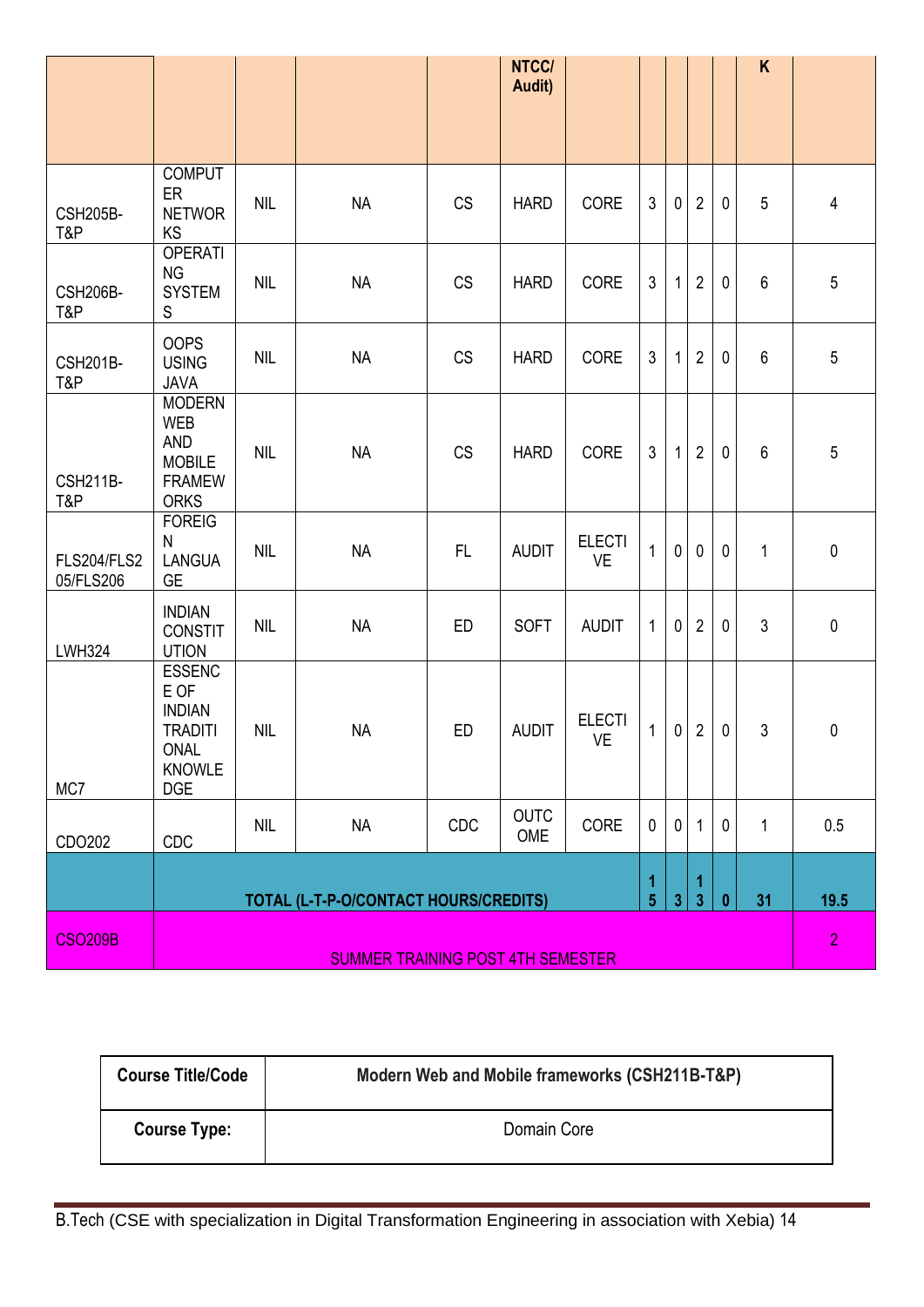| <b>Course Nature:</b> | Hard            |
|-----------------------|-----------------|
| L-T-P-O Structure     | $3 - 1 - 2 - 0$ |

|                 | <b>Sections</b> | Weightage |
|-----------------|-----------------|-----------|
|                 | A               | 25%       |
| <b>Syllabus</b> | B               | 25%       |
|                 | C               | 25%       |
|                 | D               | 25%       |
|                 | <b>TOTAL</b>    | 100%      |

#### **Section-A**

Introduction to HTML5, CSS3, Introduction to modern JavaScript, History of frontend architectures – Direct DOM manipulation, MVC, MV-VM, Reactive.

#### **Section-B**

Backend JavaScript architecture - Node.js, REST API, GraphQL, HTTP/2.

### **Section-C**

Vue.js, Introduction to Mobile Development, Native vs Hybrid vs Cross platform Native

### **Section-D**

Progressive Apps, Working with gestures and touch events, Wearables

**SEMESTER - 5**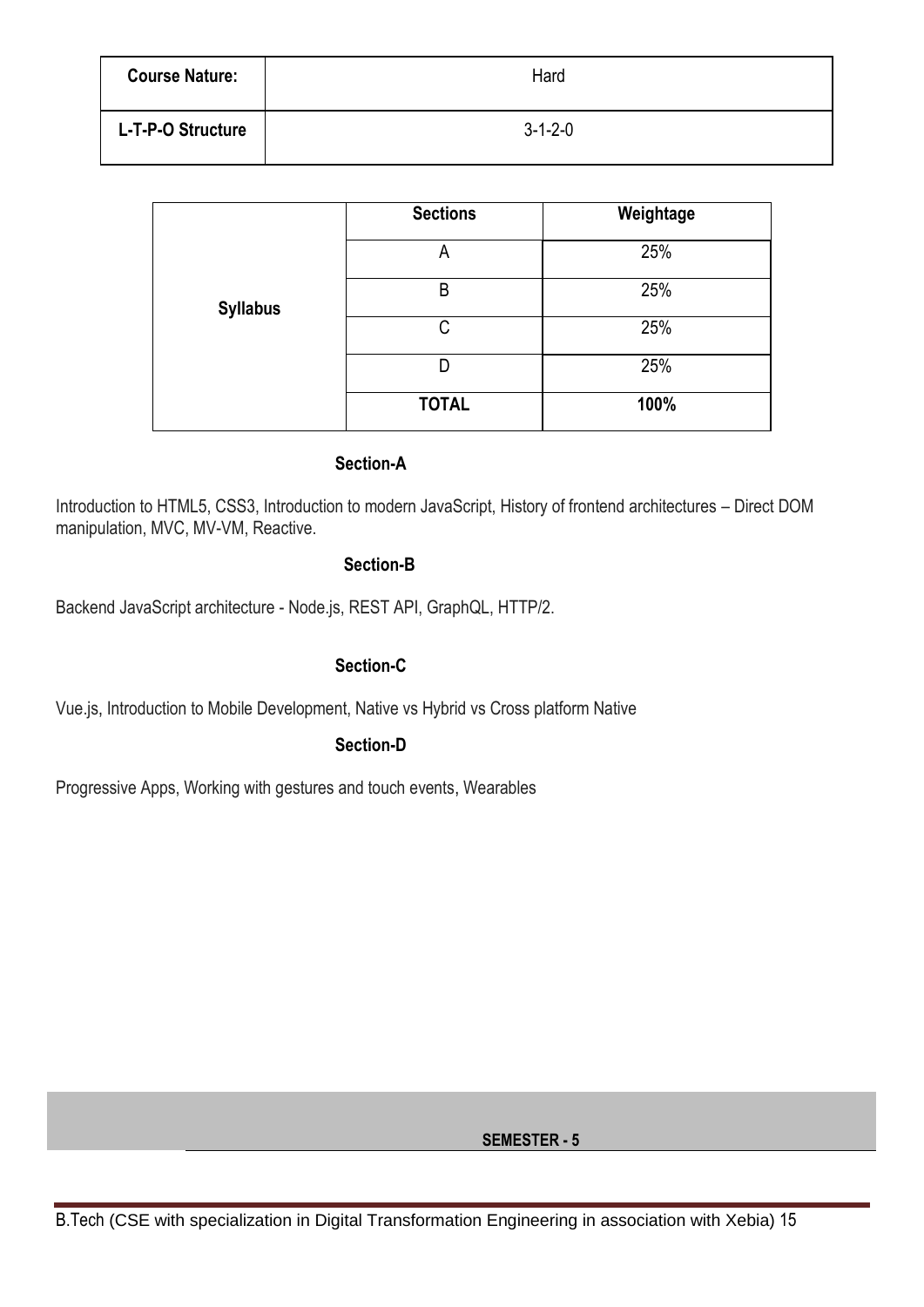| <b>SUBJECT CODES</b>                    | <b>SUBJECT</b><br><b>NAME</b>                                                                                                              | PRE-<br><b>REQUI</b><br><b>SITE</b> | <b>OVERLAPPIN</b><br><b>G/EQUIVALE</b><br><b>NT COURSES</b> | <b>**OFF</b><br><b>ERING</b><br><b>DEPA</b><br><b>RTME</b><br><b>NT</b> | *COU<br><b>RSE</b><br><b>NAT</b><br><b>URE</b><br>(Hard<br>/Soft/<br><b>Work</b><br>shop/<br><b>NTC</b><br>C/Au<br>dit) | <b>COUR</b><br><b>SE</b><br><b>TYPE</b><br>(Core/<br><b>Electiv</b><br>e) |              | T.           | P                   | $\mathbf 0$  | NO.<br><b>OF</b><br><b>CON</b><br><b>TAC</b><br>$\mathsf{T}$<br><b>HOU</b><br><b>RS</b><br><b>PER</b><br><b>WE</b><br><b>EK</b> | NO. OF<br><b>CREDIT</b><br>S |
|-----------------------------------------|--------------------------------------------------------------------------------------------------------------------------------------------|-------------------------------------|-------------------------------------------------------------|-------------------------------------------------------------------------|-------------------------------------------------------------------------------------------------------------------------|---------------------------------------------------------------------------|--------------|--------------|---------------------|--------------|---------------------------------------------------------------------------------------------------------------------------------|------------------------------|
| CSH321B-T&P                             | DEVOPS and<br><b>TEST</b><br><b>AUTOMATION</b>                                                                                             | <b>NIL</b>                          | <b>NA</b>                                                   | <b>CS</b>                                                               | <b>HAR</b><br>D                                                                                                         | <b>CORE</b>                                                               | 3            | 1            | $\overline{2}$      | $\mathbf 0$  | 6                                                                                                                               | 5                            |
| <b>CSH402B-T&amp;P</b>                  | THEORY OF<br><b>AUTOMATA &amp;</b><br><b>COMPILER</b><br><b>DESIGN</b>                                                                     | <b>NIL</b>                          | <b>NA</b>                                                   | <b>CS</b>                                                               | <b>HAR</b><br>D                                                                                                         | CORE                                                                      | 3            | $\mathbf{1}$ | $\overline{2}$      | $\mathbf{0}$ | 6                                                                                                                               | 5                            |
| ECH308B-T/P                             | <b>DIGITAL</b><br><b>ELECTRONIC</b><br>S &<br><b>MICROCONTR</b><br>OLLER                                                                   | <b>NIL</b>                          | <b>NA</b>                                                   | EC                                                                      | <b>HAR</b><br>D                                                                                                         | CORE                                                                      | 3            | 1            | $\overline{2}$      | $\mathbf 0$  | 6                                                                                                                               | 5                            |
| <b>CSW308B</b>                          | <b>ADVANCED</b><br><b>JAVA</b>                                                                                                             | <b>OOPs</b><br>using<br><b>JAVA</b> | <b>NA</b>                                                   | <b>CS</b>                                                               | <b>WOR</b><br><b>KSH</b><br><b>OP</b>                                                                                   | CORE                                                                      | 0            | 0            | 3                   | $\mathbf 0$  | 3                                                                                                                               | 1.5                          |
| CHS234/ECS306B<br>/CSS325B-T&P          | <b>ENVIRONMEN</b><br>TAL ETHICS &<br><b>SUSTAINABLE</b><br><b>DEVELOPME</b><br>NT/ GREEN<br>COMPUTING/<br>E-WAStE<br><b>MANAGEMEN</b><br>Τ | <b>NIL</b>                          | <b>NA</b>                                                   | CH/EC                                                                   | <b>SOFT</b>                                                                                                             | <b>ELECT</b><br><b>IVE</b>                                                | $\mathbf{1}$ | $\mathbf{0}$ | $\overline{2}$      | $\mathbf 0$  | 3                                                                                                                               | $\overline{2}$               |
| MCS368B                                 | <b>ENTREPRENE</b><br><b>URSHIP</b>                                                                                                         | <b>NIL</b>                          | <b>NA</b>                                                   | <b>MC</b>                                                               | <b>SOFT</b>                                                                                                             | <b>ELECT</b><br><b>IVE</b>                                                | $\mathbf{1}$ | $\mathbf 0$  | $\overline{2}$      | $\mathbf 0$  | 3                                                                                                                               | $\overline{2}$               |
| CSS309B/CSS326<br>B/CSS327B/CSS3<br>28B | <b>RESEARCH</b><br><b>PAPER</b><br><b>WRITING-I</b><br>(Copyright/Pat<br>ent/Startup/Pro<br>ject Work)                                     | <b>NIL</b>                          | <b>NA</b>                                                   | <b>CS</b>                                                               | <b>SOFT</b>                                                                                                             | CORE                                                                      | 0            | $\mathbf{0}$ | $\overline{2}$      | $\mathbf{0}$ | $\overline{2}$                                                                                                                  | $\mathbf 0$                  |
| CDO305                                  | <b>PROFESSION</b><br>AL<br><b>COMPETANC</b><br>Y<br><b>ENHANCEME</b><br>NT-III                                                             | <b>NIL</b>                          | <b>NA</b>                                                   | CDC                                                                     | OUT<br>COM<br>E                                                                                                         | CORE                                                                      | $\mathbf 0$  | $\mathbf 0$  | 1                   | $\mathbf 0$  | $\mathbf{1}$                                                                                                                    | 0.5                          |
|                                         | TOTAL (L-T-P-O/CONTACT HOURS/CREDITS)                                                                                                      |                                     |                                                             |                                                                         |                                                                                                                         |                                                                           |              | $\mathbf{3}$ | 1<br>$6\phantom{1}$ | $\bf{0}$     | 30                                                                                                                              | 21                           |

**Course Title/Code Automation - DevOps, Test Automation (CSH321B-T&P)**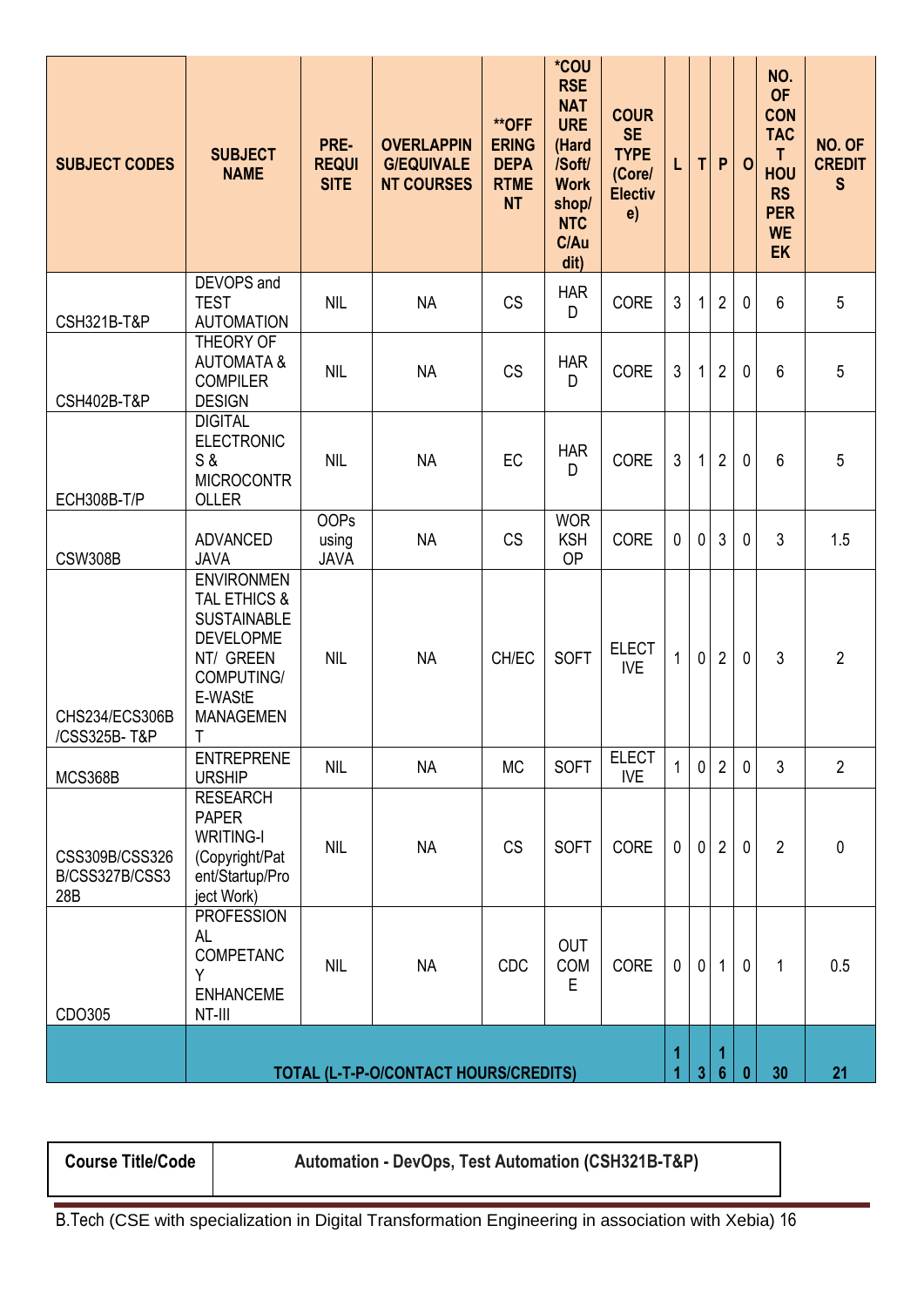| <b>Course Type:</b>   | Domain Core     |
|-----------------------|-----------------|
| <b>Course Nature:</b> | Hard            |
| L-T-P-O Structure     | $3 - 1 - 2 - 0$ |

|                 | <b>Sections</b> | Weightage |
|-----------------|-----------------|-----------|
|                 | А               | 25%       |
| <b>Syllabus</b> | B               | 25%       |
|                 | C               | 25%       |
|                 | D               | 25%       |
|                 | <b>TOTAL</b>    | 100%      |

## **Course Outcomes:**

- 1. Understand DevOps as a practice, methodology and process for fast collaboration, integration and communication between Development and Operations team.
- 2. Master Continuous Integration, Continuous Deployment, Continuous Delivery, Configuration Management and Continuous Monitoring.
- 3. Become an expert on technologies such as GIT. Maven, Chef, Puppet & more.
- 4. Automate and increase the speed of productivity with reliability.
- 5. Understanding Selenium tool to perform testing.
- 6. Writing test suits for applications.
- 7. Construct and test simple programs.
- 8. Understanding the use of bug tracking and testing tool Bugzilla, Jira.

# **Section-A**

DevOps Overview, Linux Foundation, Source control

# **Section-B**

Continuous Integration, Configuration Management, REST API, GraphQL, HTTP/2.

# **Section-C**

Application Containerization, DevOps Tools, Monitoring Tools

# **Section-D**

Introduction to Test Automation, Approaches to testing, designing test cases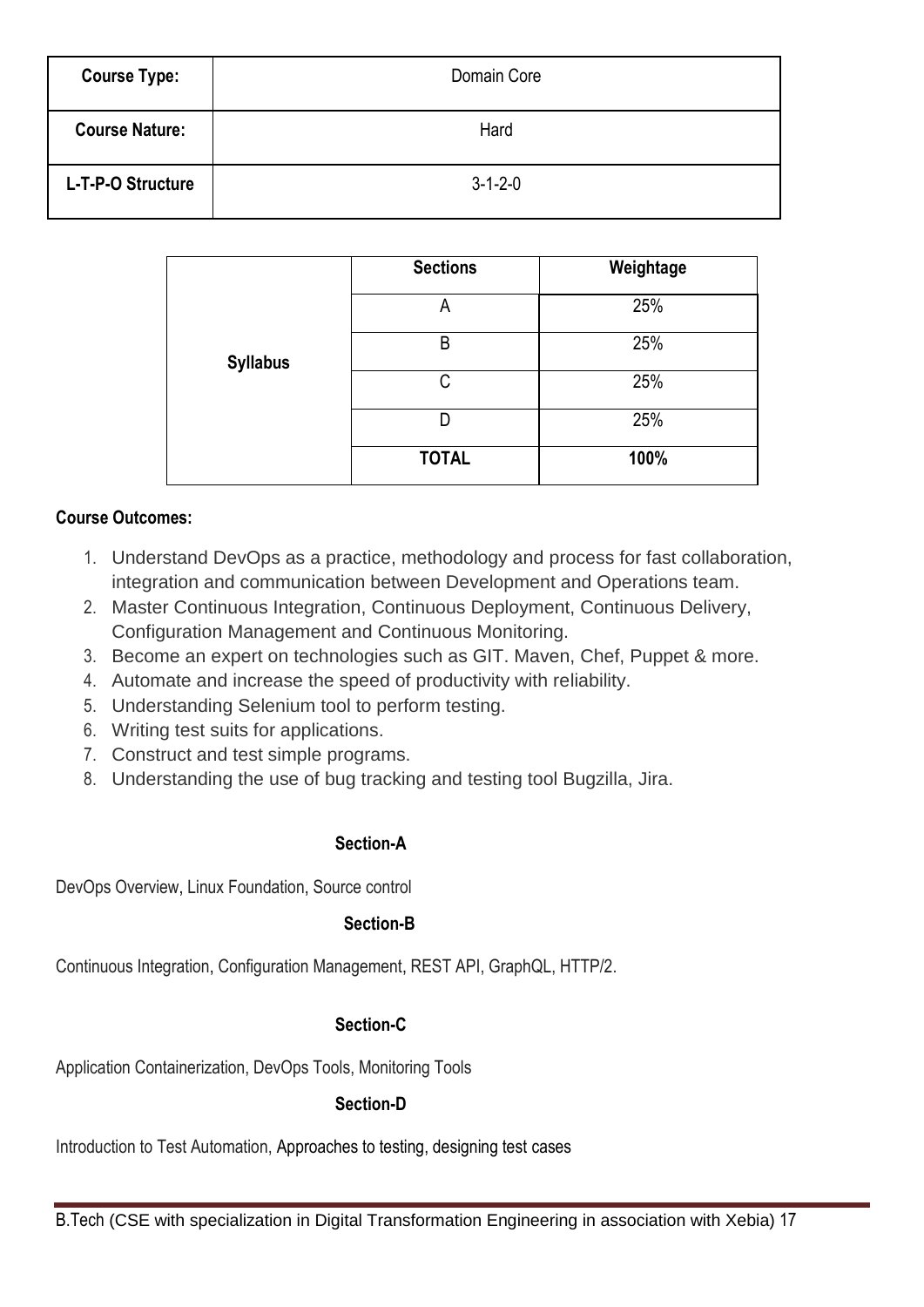| <b>Course Title/Code</b> | ENTREPRENEURSHIP (MCS368B) |
|--------------------------|----------------------------|
| <b>Course Type:</b>      | <b>Allied Elective</b>     |
| <b>Course Nature:</b>    | Soft                       |
| L-T-P-O Structure        | $1 - 0 - 2 - 0$            |

| <b>Syllabus</b> | <b>Sections</b> | Weightage |
|-----------------|-----------------|-----------|
|                 | A               | 25%       |
|                 | B               | 25%       |
|                 | C               | 25%       |
|                 | D               | 25%       |
|                 | <b>TOTAL</b>    | 100%      |

Students would be able to

- **CO1:** Understand Effectuation Principles and Entrepreneurial styles
- **CO2:** Understand and apply design thinking
- **CO3:** Understand Business models and value proposition
- **CO4:** Understand lean designing
- **CO5:** Understand various cost and revenues involved in setting up a business
- **CO6:** Understand marketing and sales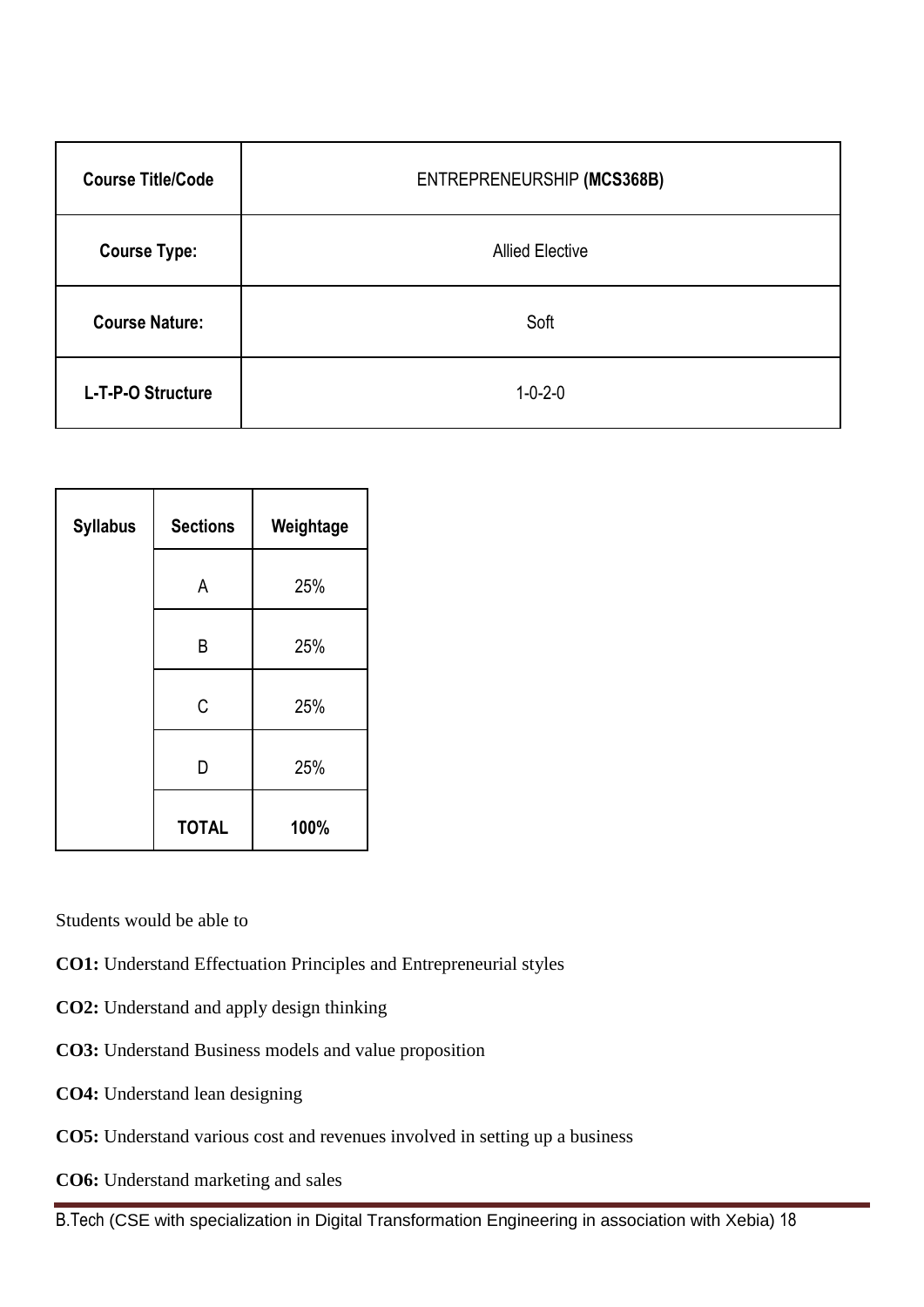# **Section A**

Lesson 1: Self-Discovery: Finding Your Flow, What is Effectuation?, Five Principles of Effectuation, Take Stock of Your Means, Identify the Effectuation Principle Used, Case Study, Entrepreneurial Styles Introduction, Identify Your Entrepreneurial Style.

Lesson 2: Opportunity Discovery: Identify Problems worth Solving, Say Hello to Design Thinking, What is Design Thinking, Design Thinking Values, Design Thinking Process, Design Thinking Case Studies, Brainstorming, Identify the "Why" behind successful companies, Present the Problem You Love, Problem Identified and Solution.

#### **Section B**

Lesson 3: Customer and Solution: Customer Vs. Consumer, Market Types, Segmentation and Targeting, Identify Your Customer Segments, Jobs, Pains, and Gains, Identify Your Early Adopters, Craft Your Value Proposition,

Lesson 4: Business Model: Introduction to Business Models, the Lean Approach, Identify the Problem, Solution, and Customer Segments of Existing Companies, The Tesla Case, Sketch the Lean Canvas, Lean Canvas Example: Airbnb, Facebook, Starbucks, Identify Your Riskiest Assumptions, Tips to Prioritize Your Risks and Assumptions

Lesson 5: Validation: Video: Blue Ocean Strategy, example, Plot the Strategy Canvas, Four Action Framework, Build a Solution Demo and Conduct Solution, MVP-How to Build a Startup, Difference between Solution Demo and MVP, Identify an MVP and build it, Build MVP and Conduct MVP Interviews, Compile your result from MVP Interviews, Present Your MVP.

#### **Section C**

Lesson 6: Money: Video: Cost Structure, Estimate Your Costs, Revenue Streams, Types of Revenue, Identify Your Secondary Revenue Streams, Pricing, Estimate Your Revenue and Price, Check the Profitability of Your Business Idea, Bootstrapping; Sources and Uses of Funds, Identify Sources and Uses of Funds, Case Studies on Bootstrap Finance.

Lesson 7: Team: Video: Adopting Shared Leadership, Shared Leadership & Team Building, Identifying Co-founders and Hiring a Team, Identify Job Roles for Hiring, Pitching to Potential Employees, Explore Slack, Collaborate Using Slack.

#### **Section D**

Lesson 8: Marketing and Sales: Create Your Positioning Statement, What Is Branding?, Create Your Brand Strategy, Introduction to Channels, Selecting Your Channels, Create Your Company Profile, Why Customers Won't Buy? – Introduction, Psychological Biases, Switching Costs, Customer Acquisition, Make Your Sales Plan and Sales Pitch, Make a Sale, One-to-One Selling - Process and Concept.

Lesson 9: Support: Introduction to Project Management, Getting Started With Trello, Explore Trello and Add Your Members to Trello, Trello and Slack Integration, Create a Project Plan for the Next Three Months Using Trello, Creating a Project Plan for the Next Three Months Using Trello, Business Structures and Legal Entities, Types of Organizations and Setting Up, Different Legal Entities – A Comparative Note, Why Compliance?, Compliance Checklist, List of Required Registrations, Interviewing Entrepreneurs and Business Owners.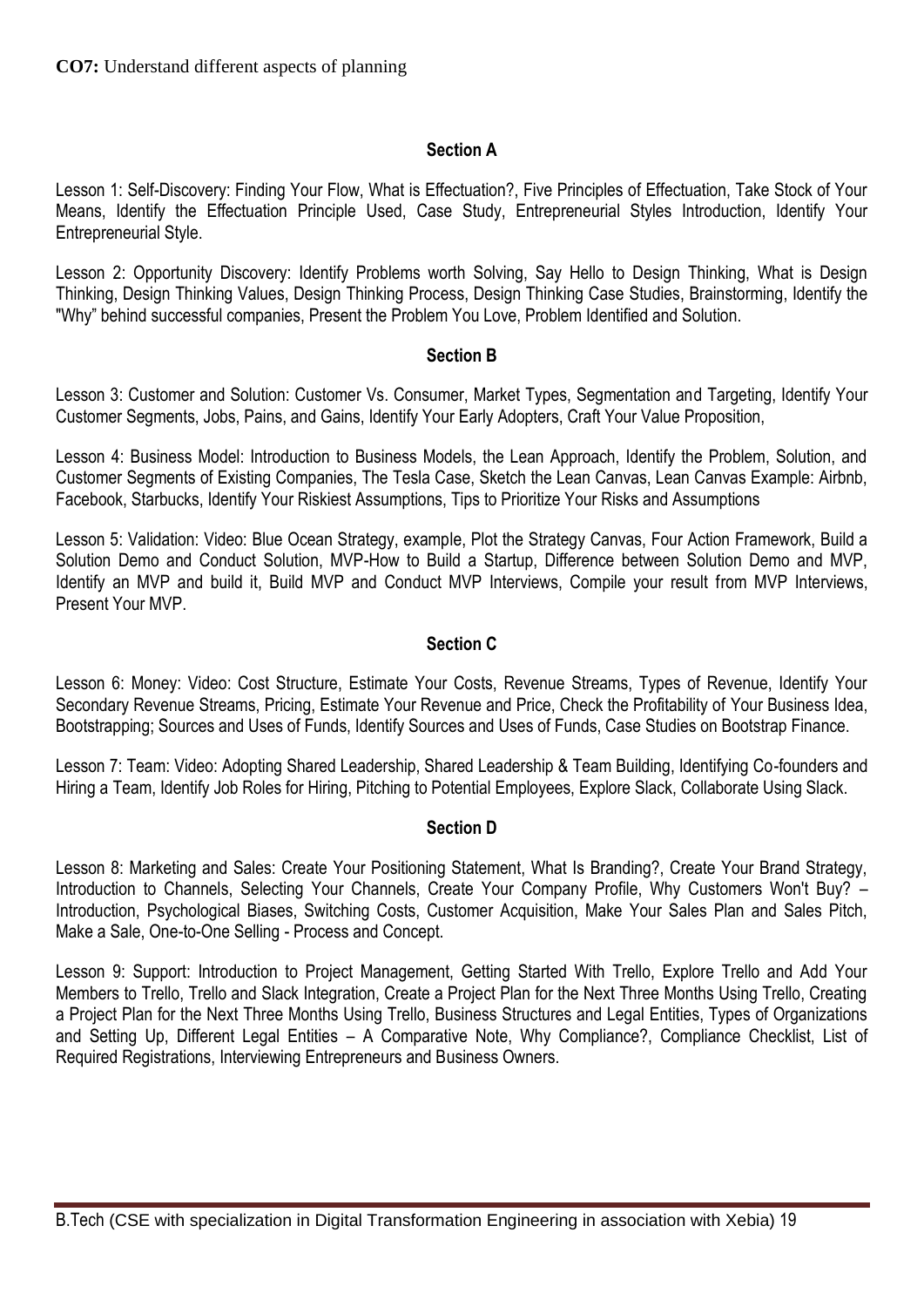|                                                    |                                                                                                                                                          |                                                      |                                                                       | <b>SEMESTER - 6</b>                                                         |                                                                                                                               |                                                                           |                |             |                |              |                                                                                                        |                                     |
|----------------------------------------------------|----------------------------------------------------------------------------------------------------------------------------------------------------------|------------------------------------------------------|-----------------------------------------------------------------------|-----------------------------------------------------------------------------|-------------------------------------------------------------------------------------------------------------------------------|---------------------------------------------------------------------------|----------------|-------------|----------------|--------------|--------------------------------------------------------------------------------------------------------|-------------------------------------|
| <b>SUBJECT CODES</b>                               | <b>SUBJECT</b><br><b>NAME</b>                                                                                                                            | <b>PRE</b><br><b>REQ</b><br><b>UISI</b><br><b>TE</b> | <b>OVERLAPPI</b><br><b>NG/EQUIVAL</b><br><b>ENT</b><br><b>COURSES</b> | <b>**OFF</b><br><b>ERIN</b><br>G<br><b>DEPA</b><br><b>RTME</b><br><b>NT</b> | *COU<br><b>RSE</b><br><b>NAT</b><br><b>URE</b><br>(Hard<br>/Soft/<br><b>Work</b><br>shop<br><b>NTC</b><br><b>C/Au</b><br>dit) | <b>COUR</b><br><b>SE</b><br><b>TYPE</b><br>(Core/<br><b>Electi</b><br>ve) | L              | T           | P              | $\mathbf 0$  | NO.<br><b>OF</b><br>CO<br><b>NTA</b><br>CT<br>HO<br><b>URS</b><br><b>PER</b><br><b>WE</b><br><b>EK</b> | NO. OF<br><b>CREDI</b><br><b>TS</b> |
| <b>CSH322B-T&amp;P</b>                             | <b>MODERN</b><br>ARCHITECTU<br><b>RE</b><br><b>PATTERNS</b>                                                                                              | <b>NIL</b>                                           | <b>NA</b>                                                             | <b>CS</b>                                                                   | <b>HAR</b><br>D                                                                                                               | CORE                                                                      | $\mathfrak{S}$ | 1           | $\overline{2}$ | $\mathbf 0$  | 6                                                                                                      | 5                                   |
| <b>CSH314B-T&amp;P</b>                             | Machine<br>Learning                                                                                                                                      | <b>NIL</b>                                           | <b>NA</b>                                                             | <b>CS</b>                                                                   | <b>HAR</b><br>D                                                                                                               | CORE                                                                      | $\mathfrak{Z}$ | $\mathbf 0$ | $\overline{2}$ | $\mathbf 0$  | 5                                                                                                      | $\overline{4}$                      |
| LWS321/LWS323                                      | <b>CYBER</b><br><b>LAW/LAW OF</b><br><b>PATENTS</b>                                                                                                      | <b>NIL</b>                                           | <b>NA</b>                                                             | LW                                                                          | SOF<br>Τ                                                                                                                      | <b>ELEC</b><br><b>TIVE</b>                                                | 1              | $\mathbf 0$ | $\overline{2}$ | $\mathbf 0$  | 3                                                                                                      | $\overline{2}$                      |
| <b>CSW407B</b>                                     | <b>USER</b><br><b>EXPERIENCE</b>                                                                                                                         | <b>NIL</b>                                           | <b>NA</b>                                                             | <b>CS</b>                                                                   | <b>WOR</b><br><b>KSH</b><br><b>OP</b>                                                                                         | CORE                                                                      | $\mathbf 0$    | $\mathbf 0$ | 3              | $\mathbf{0}$ | $\mathfrak{Z}$                                                                                         | 1.5                                 |
| ECW204B/MEW314B /<br>MEW315B / MEW316B<br>/CSW317B | <b>ELECTRONIC</b><br><b>DESIGN</b><br>WORKSHOP/<br>Manufacturing<br>Workshop/<br>3-D Software/<br>CNC/<br><b>AGILE</b><br><b>TECHNOLOG</b><br><b>IES</b> | <b>NIL</b>                                           | <b>NA</b>                                                             | EC/M<br>E/CS                                                                | <b>WOR</b><br><b>KSH</b><br><b>OP</b>                                                                                         | <b>ELEC</b><br><b>TIVE</b>                                                | $\mathbf 0$    | $\mathbf 0$ | 3              | $\mathbf{0}$ | $\mathfrak{Z}$                                                                                         | 1.5                                 |
| ECW310B/MEH439/MEW<br>318B/MEW319B/CSW318<br>B     | <b>SENSORS &amp;</b><br>IOT/<br>Basic of<br>Robotics/<br>3 D Printing/<br>SAP/<br>$\mathsf R$<br><b>PROGRAMMI</b><br><b>NG</b>                           | <b>NIL</b>                                           | <b>NA</b>                                                             | EC/M<br>E/CS                                                                | <b>WOR</b><br><b>KSH</b><br><b>OP</b>                                                                                         | <b>ELEC</b><br><b>TIVE</b>                                                | $\mathbf 0$    | $\mathbf 0$ | $\mathfrak{Z}$ | $\mathbf{0}$ | $\mathfrak{Z}$                                                                                         | 1.5                                 |
| <b>EDH422</b>                                      | <b>BIOLOGY</b>                                                                                                                                           | <b>NIL</b>                                           | <b>NA</b>                                                             | ED                                                                          | SOF<br>$\mathsf{T}$                                                                                                           | CORE                                                                      | $\overline{2}$ | $\mathbf 0$ | $\overline{2}$ | 0            | 4                                                                                                      | $\mathfrak{Z}$                      |

B.Tech (CSE with specialization in Digital Transformation Engineering in association with Xebia) 20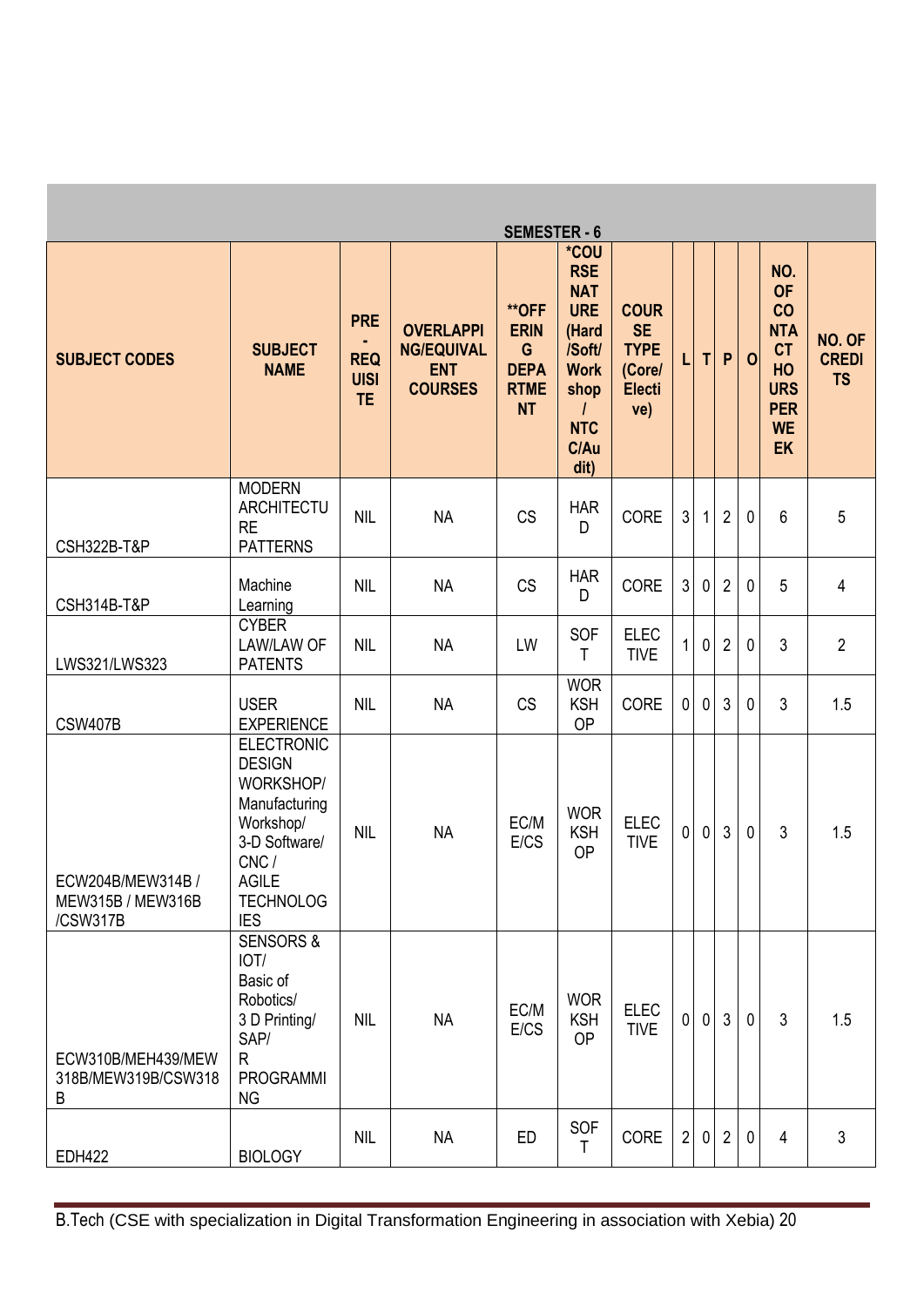| <b>RESEARCH</b><br><b>PAPER</b><br><b>WRITING - II</b><br>(Copyright/Pat<br>ent/Startup/Pr<br>oject Work) | <b>NIL</b> | <b>NA</b> | <b>CS</b>  | SOF                           | <b>CORE</b> | $\mathbf 0$                              |  | $\overline{2}$ | 0                                | $\overline{2}$ | $\mathbf 0$ |
|-----------------------------------------------------------------------------------------------------------|------------|-----------|------------|-------------------------------|-------------|------------------------------------------|--|----------------|----------------------------------|----------------|-------------|
| <b>PROFESSION</b><br>AL<br><b>COMPETANC</b><br>v<br><b>ENHANCEME</b><br>NT-IV                             | <b>NIL</b> | <b>NA</b> | <b>CDC</b> | <b>OUT</b><br><b>COM</b><br>E | <b>COE</b>  | $\mathbf 0$                              |  | 1              | 0                                | 1              | 0.5         |
| $\overline{2}$<br>9<br>30<br>TOTAL (L-T-P-O/CONTACT HOURS/CREDITS)<br>$\bf{0}$<br>0                       |            |           |            |                               |             |                                          |  |                | 19                               |                |             |
|                                                                                                           |            |           |            |                               |             |                                          |  |                | 3                                |                |             |
|                                                                                                           |            |           |            |                               |             | <b>SUMMER TRAINING POST 6TH SEMESTER</b> |  |                | $\overline{0}$<br>$\overline{0}$ |                |             |

| <b>Course Title/Code</b> | Modern Architecture Patterns (CSH324B-T&P) |
|--------------------------|--------------------------------------------|
| <b>Course Type:</b>      | Domain Core                                |
| <b>Course Nature:</b>    | Hard                                       |
| L-T-P-O Structure        | $3 - 1 - 2 - 0$                            |

|                 | <b>Sections</b> | Weightage |
|-----------------|-----------------|-----------|
|                 | A               | 25%       |
| <b>Syllabus</b> | B               | 25%       |
|                 | C               | 25%       |
|                 | D               | 25%       |
|                 | <b>TOTAL</b>    | 100%      |

## **Section-A**

Client Server, API, Source control, Event Driven

 **Section-B**

Reactive, Microservices.

**Section-C**

Serverless, Peer-to-Peer, Streaming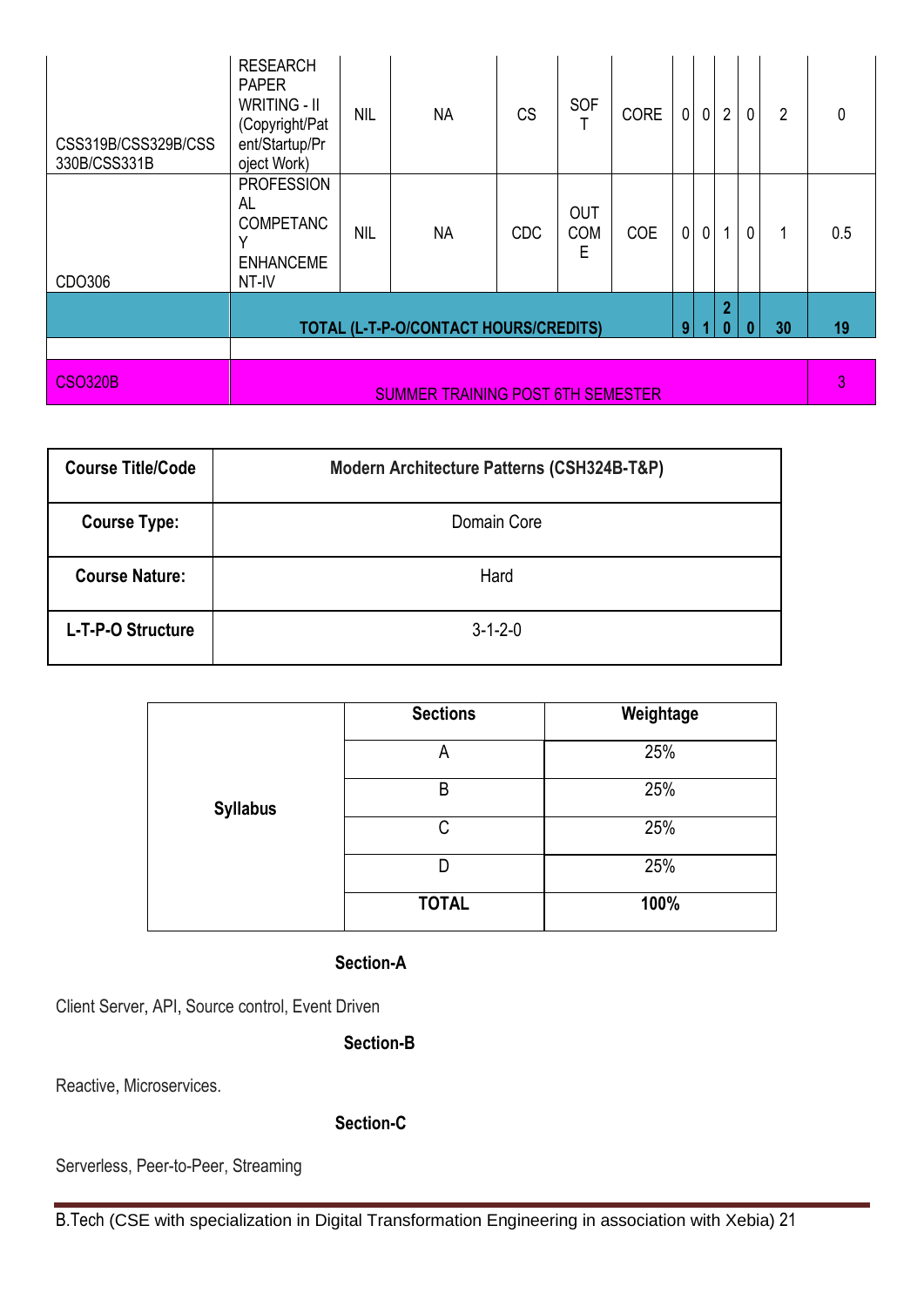# **Section-D**

# Map Reduce, Blockchain

| <b>SEMESTER - 7</b>                                                                  |                                                                                                                                                                                                                                                                                                                                                      |                                     |                                                            |                                                              |                                                                                                                     |                                                      |                |              |                |                  |                                                                                                           |                          |
|--------------------------------------------------------------------------------------|------------------------------------------------------------------------------------------------------------------------------------------------------------------------------------------------------------------------------------------------------------------------------------------------------------------------------------------------------|-------------------------------------|------------------------------------------------------------|--------------------------------------------------------------|---------------------------------------------------------------------------------------------------------------------|------------------------------------------------------|----------------|--------------|----------------|------------------|-----------------------------------------------------------------------------------------------------------|--------------------------|
| <b>SUBJECT</b><br><b>CODES</b>                                                       | <b>SUBJECT</b><br><b>NAME</b>                                                                                                                                                                                                                                                                                                                        | PRE-<br><b>REQUI</b><br><b>SITE</b> | <b>OVERLAPPING/E</b><br><b>QUIVALENT</b><br><b>COURSES</b> | <b>**OFFE</b><br><b>RING</b><br><b>DEPART</b><br><b>MENT</b> | <i><b>*COUR</b></i><br><b>SE</b><br><b>NATUR</b><br>E<br>(Hard/<br>Soft/<br><b>Works</b><br>hop/<br>NTCC/<br>Audit) | <b>COURS</b><br><b>E TYPE</b><br>(Core/El<br>ective) | L              | T            | P              | $\mathbf{o}$     | NO.<br><b>OF</b><br><b>CONT</b><br><b>ACT</b><br><b>HOU</b><br><b>RS</b><br><b>PER</b><br><b>WEE</b><br>K | NO. OF<br><b>CREDITS</b> |
| <b>CSH414B-</b><br>T&P                                                               | Virtualizati<br>$on -$<br>Container<br>s/Cloud                                                                                                                                                                                                                                                                                                       | <b>NIL</b>                          | <b>NA</b>                                                  | <b>CS</b>                                                    | <b>HARD</b>                                                                                                         | CORE                                                 | $\mathfrak{Z}$ | $\mathbf{1}$ | $\overline{2}$ | 0                | 5                                                                                                         | 5                        |
| <b>CSH415B-</b><br>T&P                                                               | Internet<br>of Things                                                                                                                                                                                                                                                                                                                                | <b>NIL</b>                          | <b>NA</b>                                                  | <b>CS</b>                                                    | <b>HARD</b>                                                                                                         | CORE                                                 | $\mathfrak{Z}$ | $\mathbf{1}$ | $\overline{2}$ | $\mathbf 0$      | 6                                                                                                         | 5                        |
| <b>ECH403B/</b><br><b>ECH401B-</b><br>T/P/<br><b>MEH401B/</b><br>MEH402B/<br>MEH403B | <b>INTERFA</b><br><b>CING</b><br><b>ANDROID</b><br><b>WITH</b><br><b>EMBEDD</b><br>ED<br><b>SYSTEM</b><br>S/<br><b>ROBOTIC</b><br>S IN<br><b>AUTOMA</b><br>TION/<br>Non<br>Conventio<br>nal<br>Energy<br>Sources/<br>Heating,<br>Ventilation<br>and Air<br>Conditioni<br>ng<br>(HVAC)/<br>Operation<br>Research<br>by<br>Optimisin<br>g<br>Technique | <b>NIL</b>                          | <b>NA</b>                                                  | EC/ME/<br><b>CS</b>                                          | <b>HARD</b>                                                                                                         | <b>ELECTI</b><br><b>VE</b>                           | 3              | 1            | $\overline{2}$ | 0                | 6                                                                                                         | 5                        |
|                                                                                      |                                                                                                                                                                                                                                                                                                                                                      |                                     | TOTAL (L-T-P-O/CONTACT HOURS/CREDITS)                      |                                                              |                                                                                                                     |                                                      | 9              | $\mathbf{3}$ | $6\phantom{a}$ | $\boldsymbol{0}$ | 17                                                                                                        | 15                       |

B.Tech (CSE with specialization in Digital Transformation Engineering in association with Xebia) 22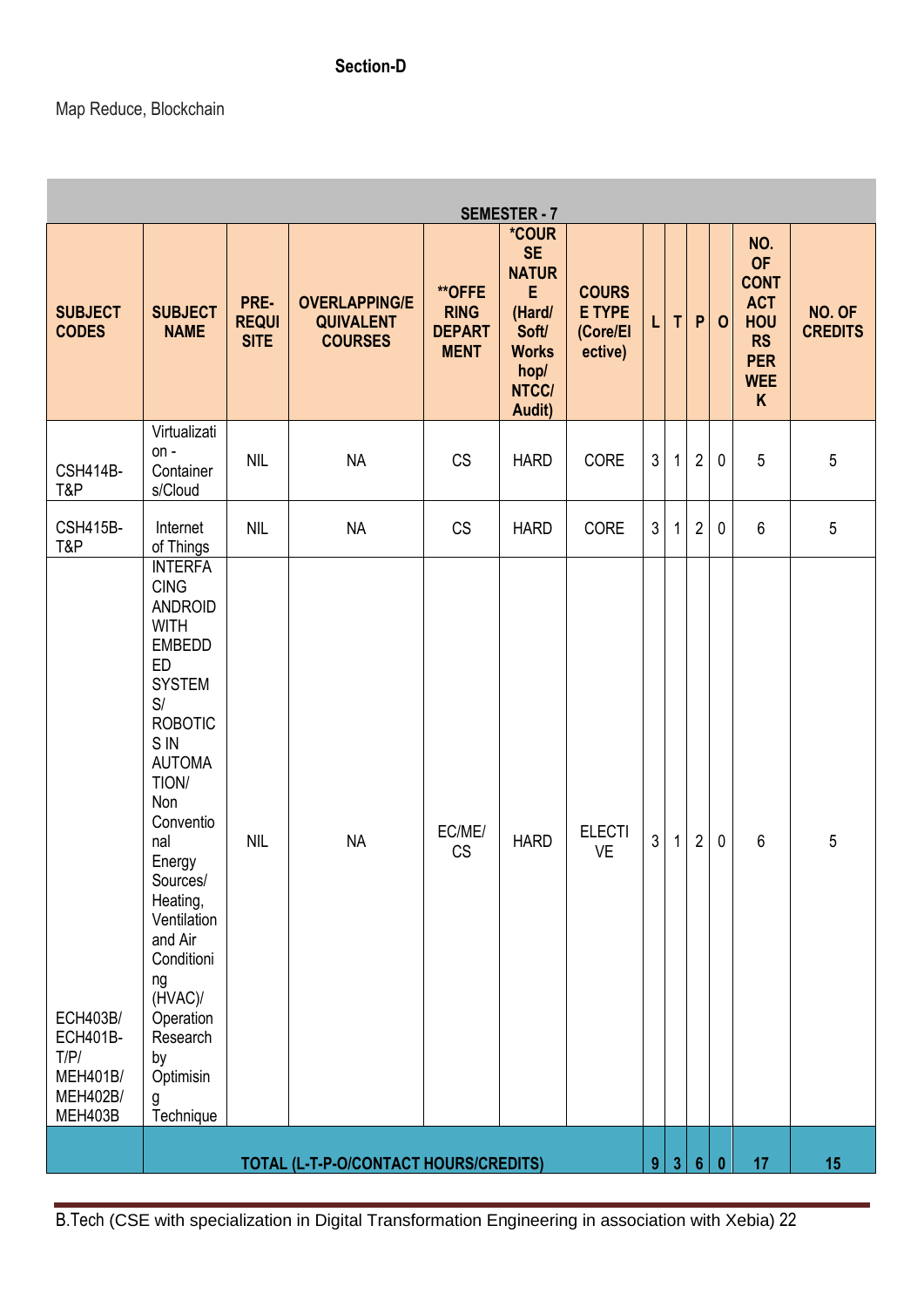| <b>Course Title/Code</b> | Virtualization - Containers/Cloud (CSH414B-T&P) |
|--------------------------|-------------------------------------------------|
| <b>Course Type:</b>      | Domain Core                                     |
| <b>Course Nature:</b>    | Hard                                            |
| L-T-P-O Structure        | $3 - 1 - 2 - 0$                                 |

|                 | <b>Sections</b> | Weightage |
|-----------------|-----------------|-----------|
|                 | А               | 25%       |
| <b>Syllabus</b> | B               | 25%       |
|                 | C               | 25%       |
|                 |                 | 25%       |
|                 | <b>TOTAL</b>    | 100%      |

# **COURSE OUTCOMES:**

**CO1 :** Containerize applications and services.

**CO2 :** A set of tools/frameworks that will help students understand/analyze the applications.

**CO3 :** Strong understanding of Containers and Microservices to architect applications.

**CO4 :** Become conversant with DevOps on Cloud.Truly understand the power of cloud by working on multiple managed services.

**CO5 :** Become proficient with AWS Cloud.

#### **Section-A**

What is Virtualization? (Basic theory and concept behind having a virtualized platform), Types of Virtualization (Server, Desktop, etc)

#### **Section-B**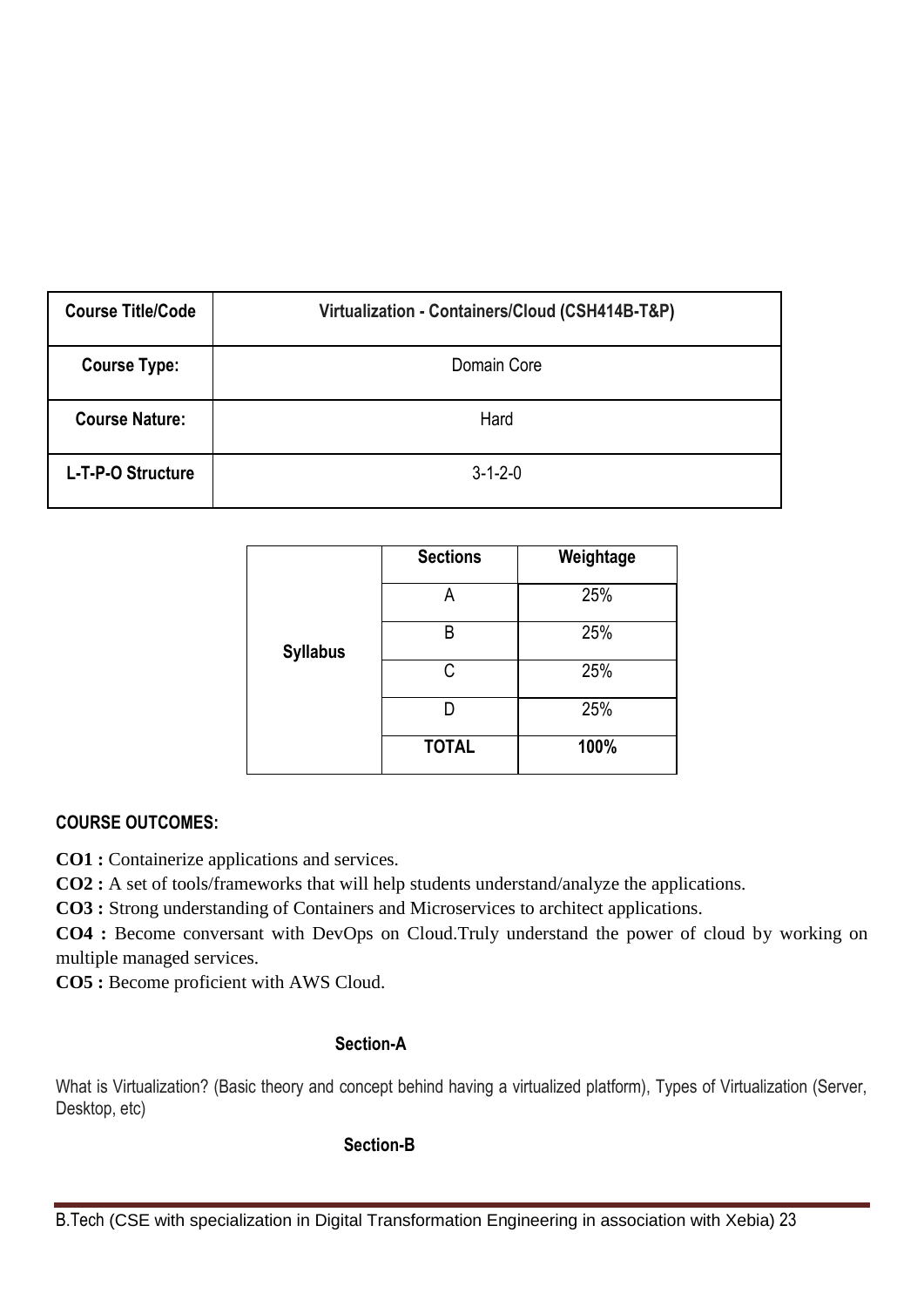Hypervisors (can additionally include types of hypervisors as well), Concept of Cloud Computing (Motivation behind cloud computing).

#### **Section-C**

Cloud Delivery Models (SaaS, PaaS, IaaS), Cloud Deployment Models (Public, Private, Hybrid), Major Cloud Vendors (AWS, GCP, Azure)

#### **Section-D**

Cloud Services offered (we can choose a vendor like AWS and list down some of the commonly used services), Cloud Architecture and Design (pick up a problem statement and layout a high level cloud architecture the same)

| <b>Course Title/Code</b> | Internet of Things (CSH415B-T&P) |
|--------------------------|----------------------------------|
| <b>Course Type:</b>      | Domain Core                      |
| <b>Course Nature:</b>    | Hard                             |
| L-T-P-O Structure        | $3 - 1 - 2 - 0$                  |

|                 | <b>Sections</b> | Weightage |
|-----------------|-----------------|-----------|
|                 | А               | 25%       |
| <b>Syllabus</b> | B               | 25%       |
|                 | C               | 25%       |
|                 |                 | 25%       |
|                 | <b>TOTAL</b>    | 100%      |

#### **Section-A**

What is IOT, how is it used in the real world, existing solution (Alexa, Google Home)? Blueprint of IOT Application (how data is transmitted across network)

## **Section-B**

Bluetooth, NFC, Infrared, Wifi, other communication channels.

#### **Section-C**

Basic electronics (circuits, capacitors)

#### **Section-D**